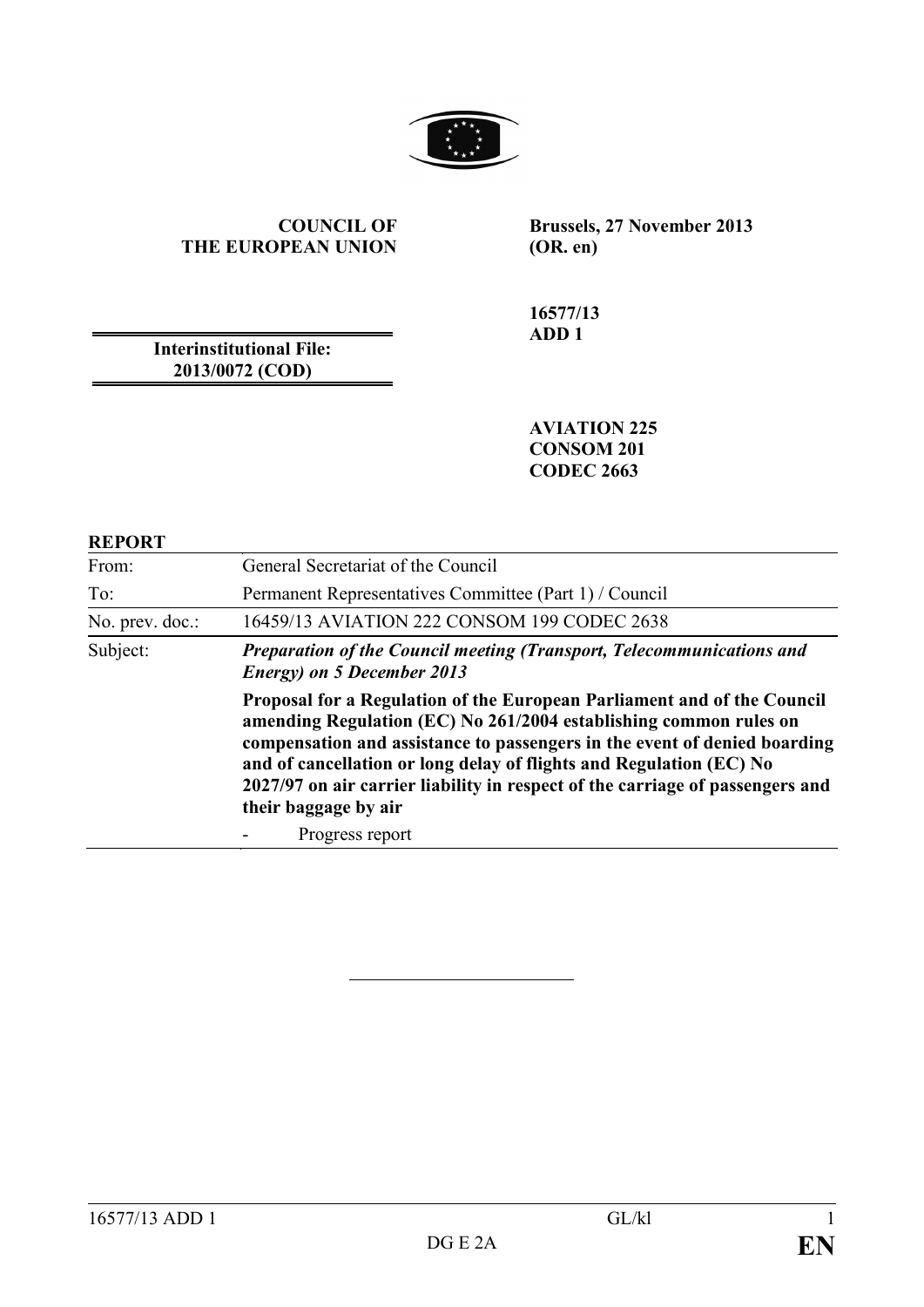# **Regulation (EC) No 261/2004 of the European Parliament and of the Council of 11 February 2004 establishing common rules on compensation and assistance to passengers in the event of denied boarding and of cancellation or long delay of flights, and repealing Regulation (EEC) No 295/91**

### **(Text with EEA relevance)**

#### **Article 1**

#### **Subject**

- 1. This Regulation establishes, under the conditions specified herein, minimum rights for passengers when:
	- (a) they are denied boarding against their will;
	- (b) their flight is cancelled;
	- (c) their flight is delayed at departure or at arrival;
	- (d) the schedule of their flight has been changed;
	- (e) they are upgraded or downgraded.
- [2. Application of this Regulation to Gibraltar airport is understood to be without prejudice to the respective legal positions of the Kingdom of Spain and the United Kingdom with regard to the dispute over sovereignty over the territory in which the airport is situated.
- 3. Application of this Regulation to Gibraltar airport shall be suspended until the arrangements in the Joint Declaration made by the Foreign Ministers of the Kingdom of Spain and the United Kingdom on 2 December 1987 enter into operation. The Governments of Spain and the United Kingdom will inform the Council of such date of entry into operation.]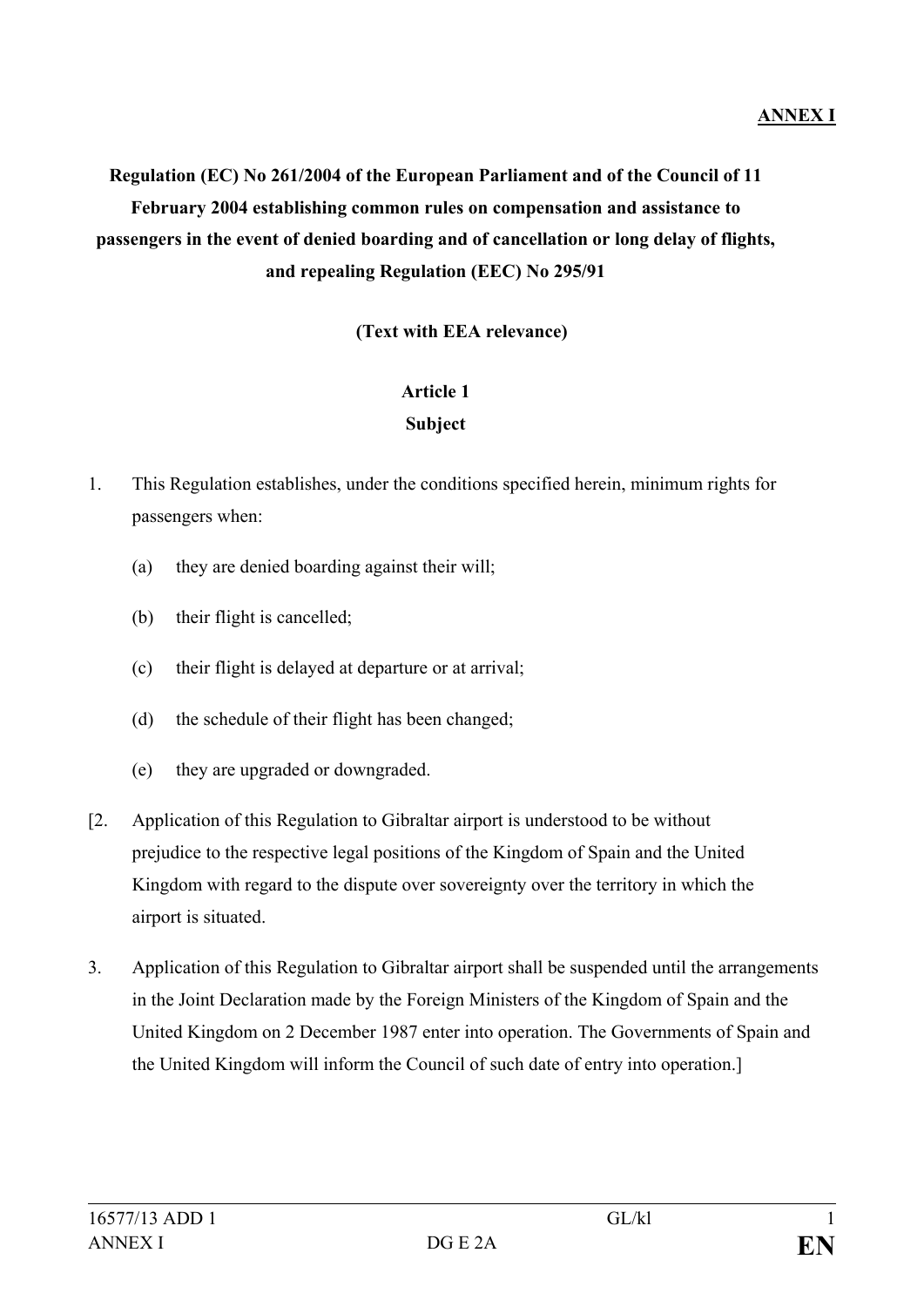## **Article 2 Definitions**

For the purposes of this Regulation:

- (a) "air carrier" means an air transport undertaking with a valid operating licence;
- (b) "operating air carrier" means an air carrier that performs or intends to perform a flight under a contract with a passenger or on behalf of another person, legal or natural, having a contract with that passenger;
- (c) "Community **air** carrier" means an air carrier with a valid operating licence granted by a Member State in accordance with the provisions of Regulation (EC) No 1008/2008 of 24 September 2008 on common rules for the operation of air services in the Community;
- (d) "Organiser" means a person within the meaning of Article 2(2) of Council Directive 90/314/EEC of 13 June 1990 on package travel, package holidays and package tours;
- (e) "package" means those services defined in Article 2, point 1, of Directive 90/314/EEC;
- (f) "ticket" means a valid document giving entitlement to transport, or something equivalent in paperless form, including electronic form, issued or authorised by the air carrier or its authorised agent **ticket seller**;
- (g) "reservation" means the fact that the passenger has a ticket, or other proof, which indicates that the reservation has been accepted and registered by the air carrier or tour operator **organiser or ticket seller**;
- (h) "final destination" means the destination on the ticket presented when checking in, or, in the case of directly connecting flights, the destination of the last flight;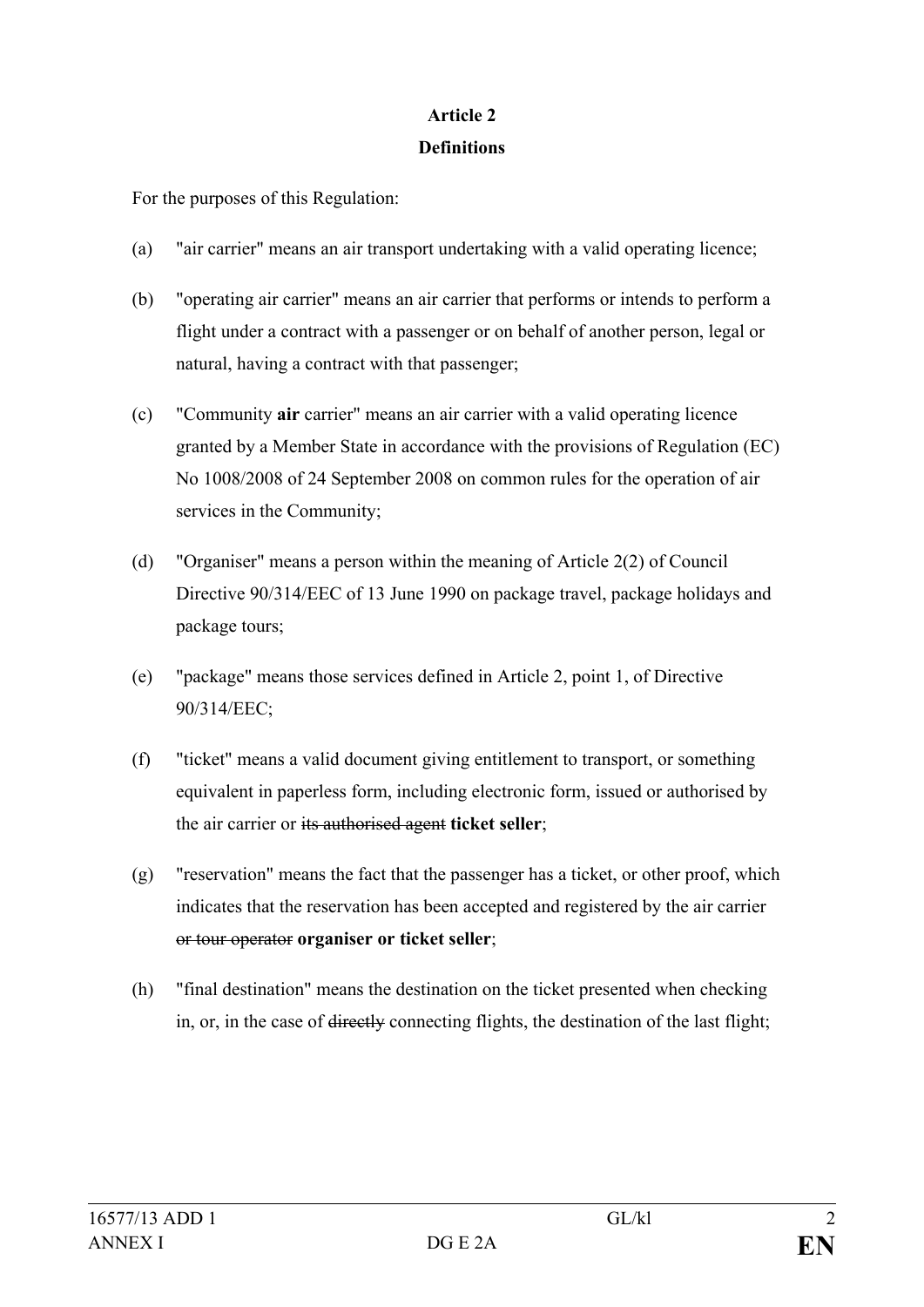- (i) "**disabled person or** person with reduced mobility" means any person as defined in Article 2(a) of Regulation (EC) No 1107/2006 concerning the rights of disabled persons and persons with reduced mobility when travelling by air;
- (j) "denied boarding" means a refusal to carry passengers on a flight, although they have presented themselves for boarding under the conditions laid down in Article 3(2), except where there are reasonable grounds to deny them boarding, such as reasons of health, safety or security, or inadequate travel documentation;
- (k) "volunteer" means a person who has presented himself for boarding under the conditions laid down in Article 3(2) and responds positively to the air carrier's call for passengers prepared to surrender their reservation in exchange for benefits.
- (l) "cancellation" means the non-operation of flight, which was previously planned and on which at least one place was reserved. A flight where the aircraft took off but was subsequently forced to land at an airport other than the airport of destination or to return to the airport of departure, shall be considered a cancelled flight, except when ultimately the aircraft reaches its final destination.
- (m) "extraordinary circumstances" means unavoidable circumstances which, by their nature or origin, are not inherent in the normal exercise of the activity of the air carrier concerned and are beyond it's the actual control of the air carrier. For the purposes of this Regulation, extraordinary circumstances shall include, but shall not be limited to the circumstances set out in the Annex;
- (n) "flight" means an air transport operation between two **specified** airports; intermediate stops for technical and operational purposes only shall not be taken into consideration;
- (o) "connecting flight" means a flight that carries the passenger from a transfer point to which the passenger was transported by a feeder flight, if the flights are, under the same contract of carriage and a single reservation. This excludes stopovers.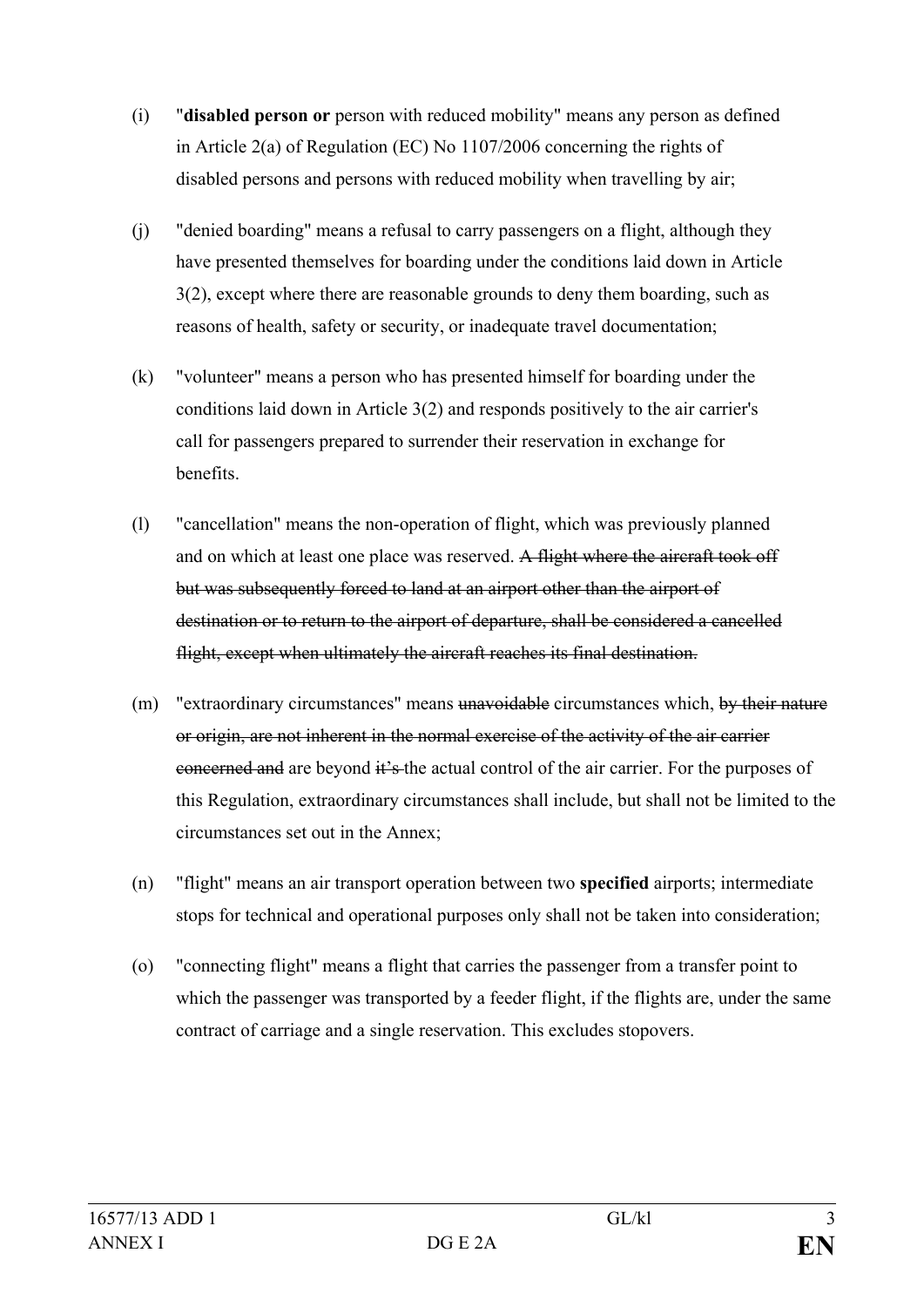- (p) "journey" means a flight or a continued series of connecting flights transporting the passenger from an **the initial** airport of departure to his final destination in accordance with the contract of carriage:
- (q) "airport" means any area specifically adapted for the landing, taking-off and manoeuvring of aircraft, including the ancillary installations which these operations may involve for the requirements of aircraft traffic and services, including the installations needed to assist commercial air services;
- (r) "airport managing body" means a body which, in conjunction with other activities or not as the case may be, has as its objective under national laws, regulations or contracts the administration and management of the airport or airport network infrastructures and the coordination and supervision of the activities of the different operators present in the airports or airport network concerned;
- (s) "ticket price" means the full price paid for a ticket and including the air fare, and all applicable taxes, charges, surcharges and fees, including the management fees charged by the air carrier, paid for all optional and non-optional services related to the **air** transport services included in the ticket;
- (t) "flight price" means the value obtained by multiplying the ticket price by the ratio between the distance of the flight and the total distance of the journey(s) covered by the ticket;
- (u) "time of departure" means the time when the aircraft leaves the departure stand, pushed back or on its own power (off-block time);
- (v) "time of arrival" means the time when the aircraft reaches the arrival stand and the parking brakes are engaged (in-block time);
- (w) "tarmac delay" means, at departure, the time the aircraft remains on the ground between **the closing of the doors, or in any case** the time that **when** passengers can no longer leave the aircraftb, and the take-off time of the aircraft or, at arrival, the time between the touch-down of the aircraft and the start of disembarkation of the passengers;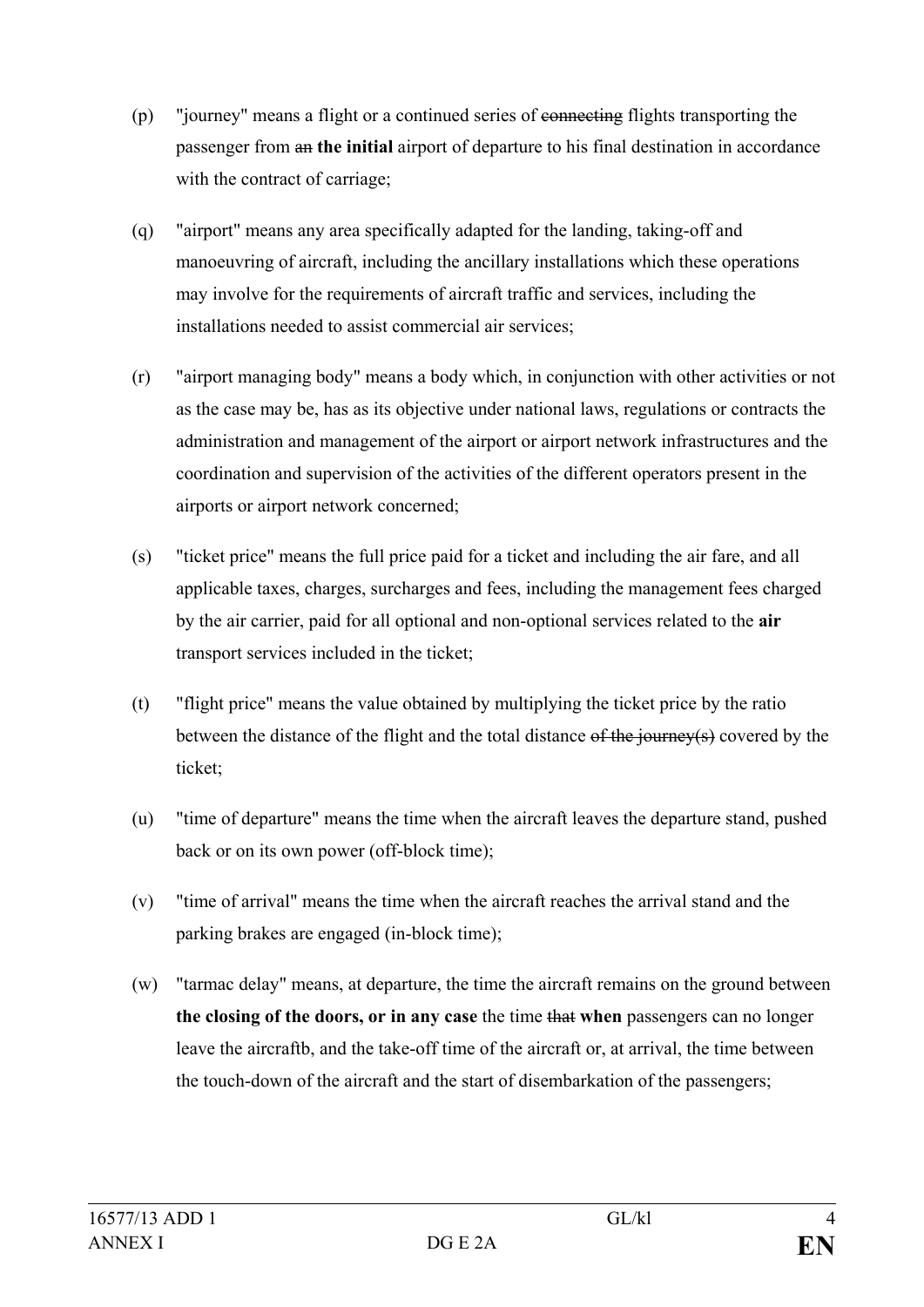- (x) "night" means the period between midnight  $00:00$  and  $6:00$  a.m. local time;
- (y) "unaccompanied child" means a child who travels without an accompanying parent or guardian and where the air carrier has accepted responsibility for care in accordance with its published rules.'
- (ab) "reasonable measures" means measures, which at the time when the extraordinary circumstances arise, meet conditions which are technically and economically viable for the air carrier concerned;
- (ac) "third country" means any state to which the Treaty is not applicable or any part of Member States' territory that is not subject to Treaty provision;
- (ad) "delay at departure" means the difference of time between the departure time indicated on the passenger's ticket and the actual departure time of the flight;
- (ae) "delay at arrival" means the difference of time between the time of arrival indicated on the passenger's ticket and the actual time of arrival;
- (af) "class **of transport**" means a part of the passenger cabin of the aircraft characterised by different seats, a different seat configuration or any other difference in the standard service provided to passengers compared to other parts of the cabin;
- (ag) "rerouting" means an alternative offer of transport at no extra cost to the passenger and allowing him to reach his final destination **or an alternative destination agreed with the passenger**;
- (ah) "flight concerned" means the flight for which the passenger has a confirmed reservation, or the flight that rerouted him;
- (ai) "change of schedule" means the unilateral change of the scheduled time **hour and/or date** of departure **and/or arrival** by the operating air carrier;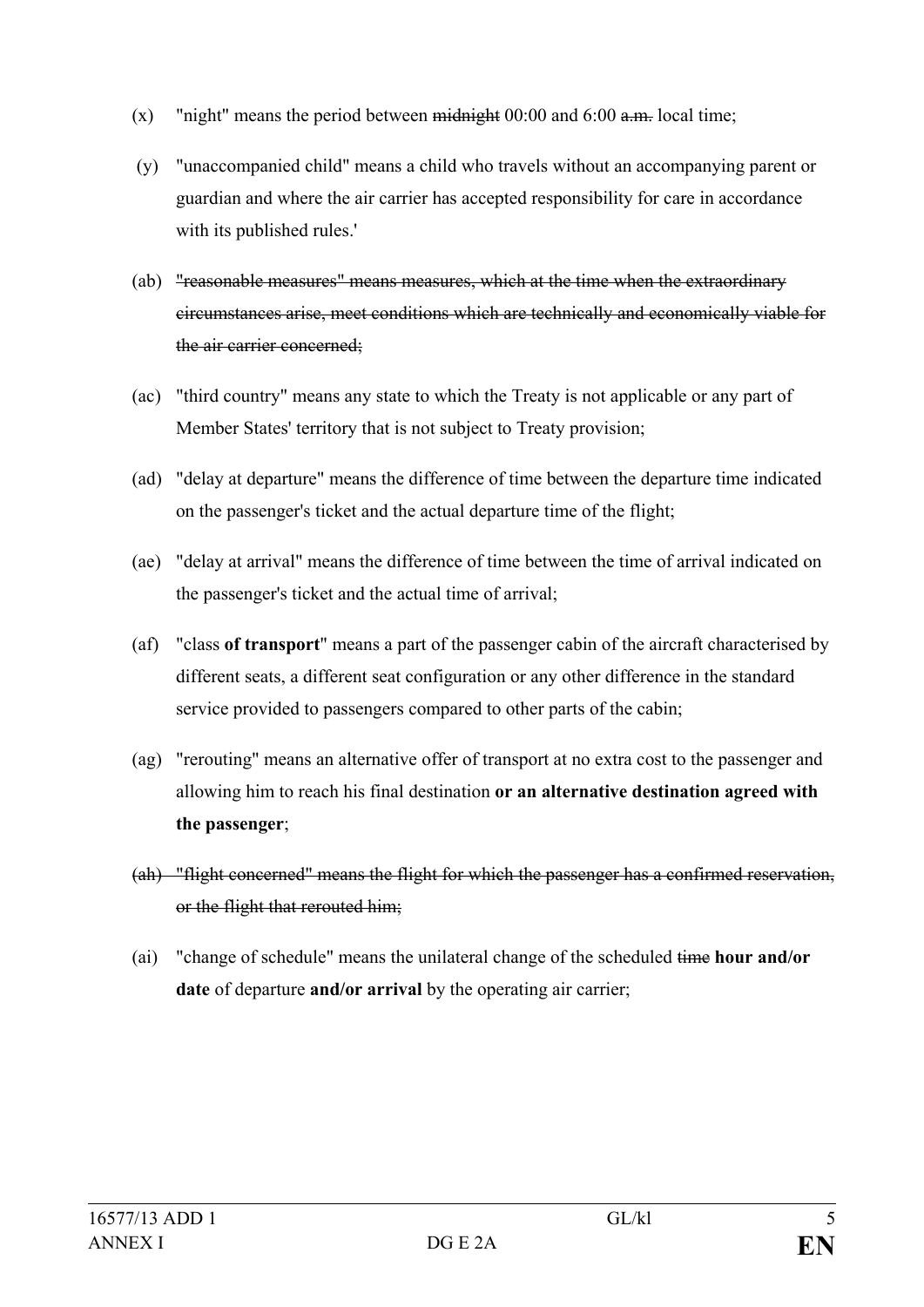- (aj) "ticket vendor**seller**" means the vendor **seller** of an air ticket, other than an air carrier or an organiser, who arranges a contract of carriage on behalf of the air carrier with a passenger, whether for a flight on its own or as part of a package;
- (ak) "stopover" means a voluntary interruption of the performance of the contract of carriage by the passenger and agreed in advance by the air carrier as it appears on the ticket. For the purposes of this Regulation, a stopover point shall be regarded as a final destination;
- (al) "feeder flight" means a flight that carries passengers to a transfer point in order to take a further flight, if the flights are under a same contract of carriage and a single reservation.

#### **Scope**

- 1. This Regulation shall apply:
	- (a) to passengers departing from an airport located in the territory of a Member State to which the Treaty applies;
	- (b) to passengers departing from an airport located in a third country to an airport situated in the territory of a Member State to which the Treaty applies, unless they received benefits or compensation and were given assistance in that third country, if the operating air carrier of the flight concerned is a Community carrier.
- 2. Paragraph 1 shall apply on the condition that passengers:
	- (a) have a confirmed reservation on the flight concerned and, except in the case of cancellation referred to in Article 5, and in the case of change of schedule referred to in Articles 6 and 6-1a, present themselves for boarding **after on-line or physical check-in**,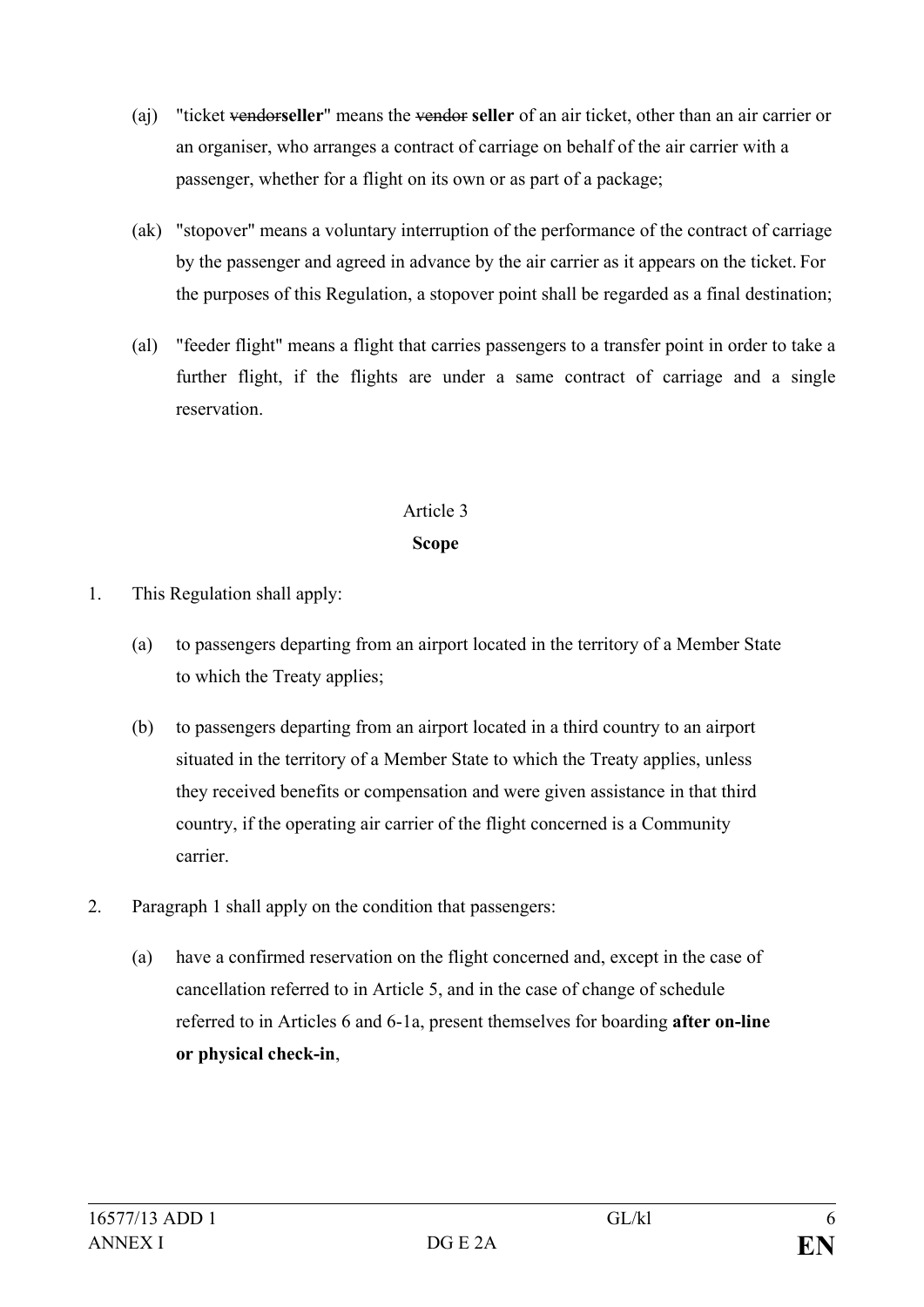- as stipulated and at the time indicated in advance and in writing (including by electronic means) by the air carrier, the organiser or a ticket vender **seller**,

or, if no time is indicated,

- not later than 45 minutes before the scheduled departure time; or

- (b) have been transferred by an air carrier or organiser from the flight for which they held a reservation to another flight, irrespective of the reason.
- 3. This Regulation shall not apply to passengers travelling free of charge or at a reduced fare not available directly or indirectly to the public. However, it shall apply to passengers having tickets issued under a frequent flyer programme or other commercial programme by an air carrier or tour operator **organiser**.
- 4. Without prejudice to Article 8(6), This Regulation shall only apply to passengers transported by motorised fixed wing aircraft. However, where a part of the journey is carried out, in accordance with a contract of carriage, by another mode of transport or by helicopter, this Regulation shall apply for the whole journey and the part of the journey carried out by another mode of transport shall be considered as a connecting flight or feeder flight for the purposes of this Regulation.
- 5. This Regulation shall apply to any operating air carrier providing transport to passengers covered by paragraphs 1 and 2. Where no contract exists between the operating air carrier and the passenger, the performer of rights and obligations under this Regulation shall be regarded as doing so on behalf of the contracting parties.

6.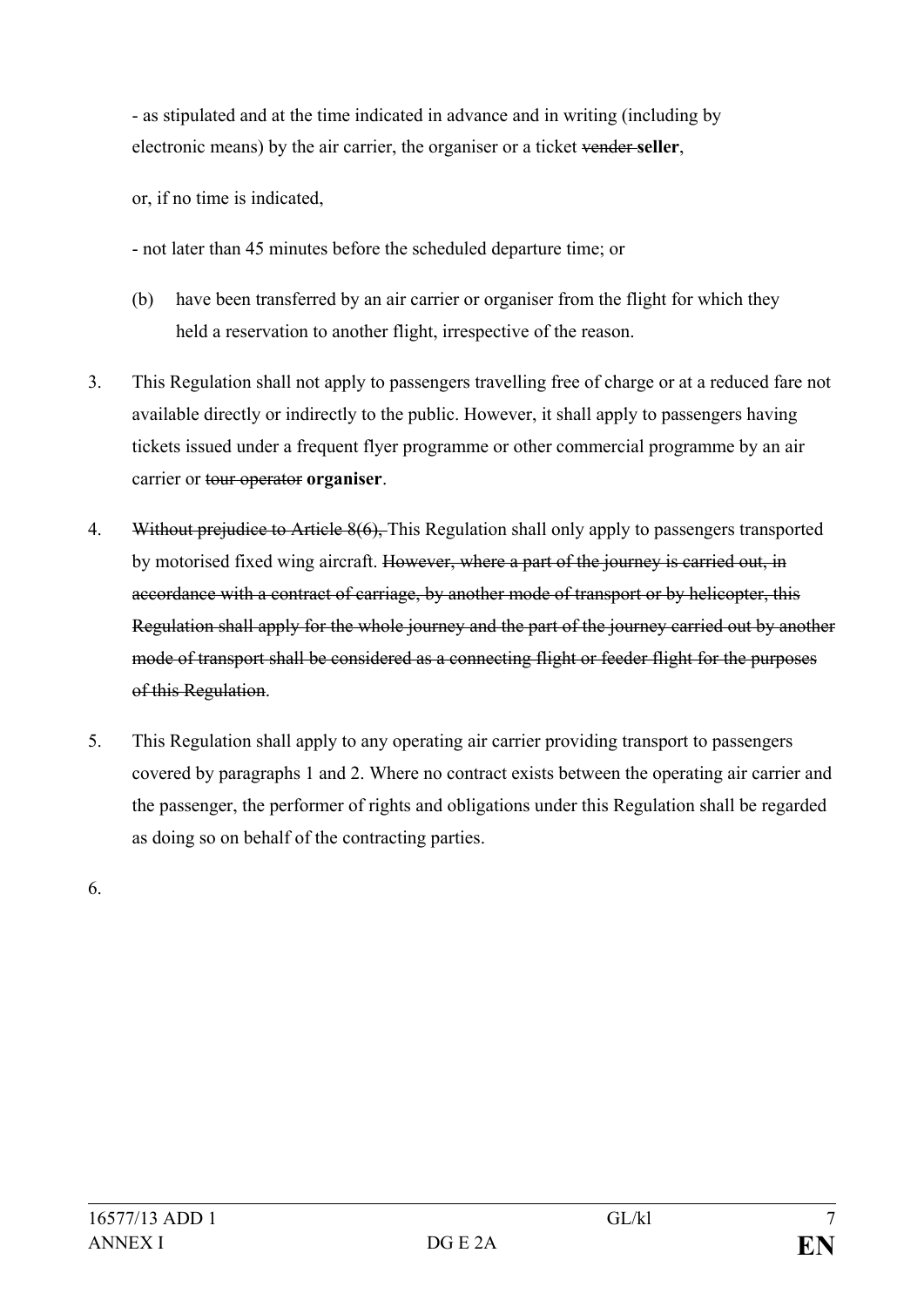7. This Regulation shall also apply to passengers transported by air according to package travel contracts but shall not affect the rights of passengers under Council Directive 90/314/EEC. The passenger shall be entitled to present claims under this Regulation and under Council Directive 90/314/EEC, but may not, in relation to the same grounds of liability, cumulate rights under both legal acts**.** This Regulation shall not apply in cases where a package tour is cancelled or delayed for reasons other than cancellation**, change of schedule** or delay of the flight.

## **Article 4 Denied boarding**

- 1. When an operating air carrier reasonably expects to deny boarding on a flight, it shall first call for volunteers to surrender their reservations in exchange for benefits under conditions to be agreed between the passenger concerned and the operating air carrier. This agreement with the voluntary passenger replaces provisions related to compensation as laid down in Article 7(1), only if this agreement is approved in a signed document by the voluntary passenger. It shall also remind the passenger of his rights to compensation according to the present Regulation. Volunteers shall be assisted in accordance with Article 8, such assistance being additional to the benefits mentioned in this paragraph and, when applicable, the care in accordance with Article 9.
- 2. If an insufficient number of volunteers comes forward to allow the remaining passengers with reservations to board the flight, the operating air carrier may then deny boarding to passengers against their will.

3.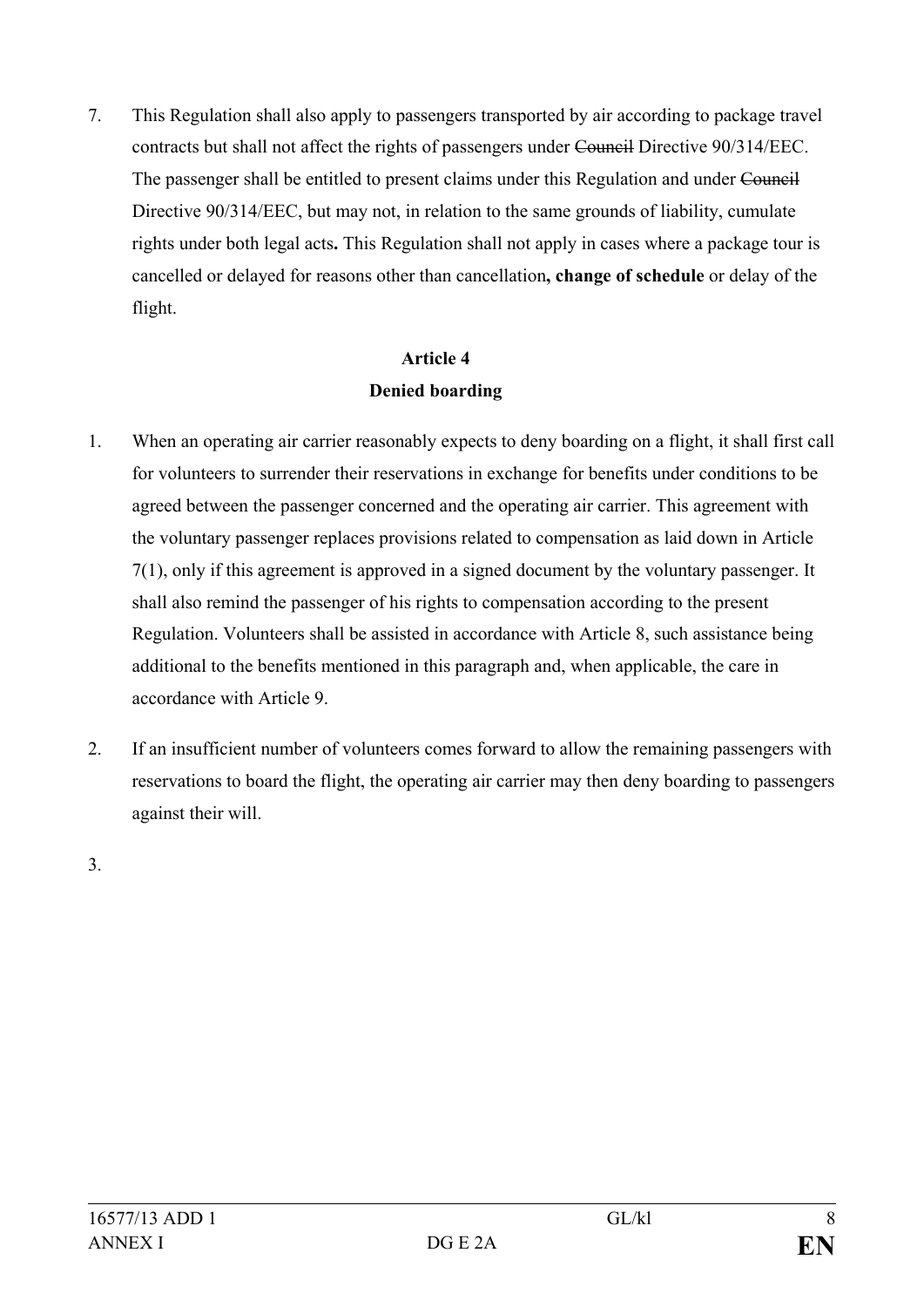- 4. If boarding is denied to passengers against their will, the operating air carrier shall **immediately compensate them in accordance with Article 7 without any further formality,** and assist them in accordance with Article 8. Where the passenger opts for rerouting at the earliest opportunity pursuant to Article 8(1)(b) and where the departure time is at least two hours after the initial departure time, the operating carrier shall assist the passenger in accordance with Article 9. **The operating air carrier shall without delay and without any requirement of a separate claim, compensate the passenger in accordance with Article 7.**
- 5. Paragraphs 1, 2 and 3 shall also apply to return tickets where the passenger is denied boarding at the return journey on the grounds that he/she did not take the outward journey, or did not pay an additional charge for this purpose, unless having been contacted by the air carrier, the passenger confirms that he/she will not be taking the return journey.
- 4a. Paragraph 4 shall not apply where the outbound **outward** or return journey includes more than two flights, and **the** passengers are **is** denied boarding on the grounds that carriage is not used on all individual flights **were used** or **they were** not used in the agreed sequence as shown in the ticket.
- 6. Where the passenger, or an intermediary acting on behalf of the passenger, reports an obvious spelling mistake in the name or given name(s) of one or several passengers included in the same contract of carriage that may lead to a denial of boarding, the air carrier shall correct this at least once up until 48 **72** hours before departure without any additional charge to the passenger or the intermediary, except where this is regulated differently **it is prevented from doing so** by applicable national or international law, in particular **regarding** security law. In the confirmation of reservations sent to or placed at disposal of the passenger or the intermediary, air carriers shall provide information to the passenger or the intermediary on the deadline and on the procedure by which he/she can request the correction of a spelling mistake as specified in this paragraph, without any additional charge.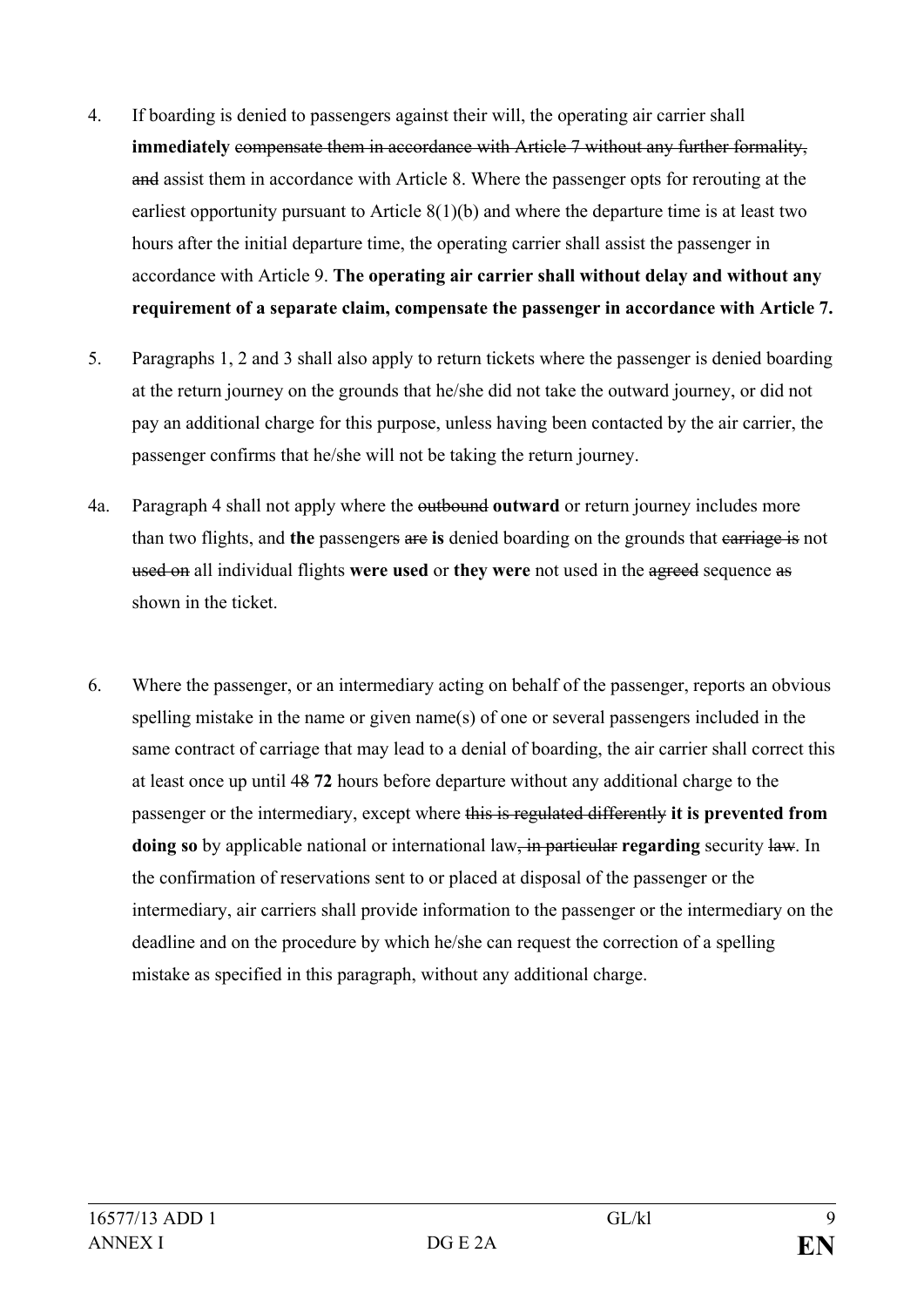7. Paragraphs 1, 2 and 3 shall also apply where the passenger misses the flight because it took place before the scheduled departure time while the passenger was on time in accordance with Article 3(2).

### **Article 5**

### **Cancellation**

- 1. In case of cancellation of a flight, the passengers concerned shall:
	- (a) be offered by the operating air carrier the choice between the options specified in Article 8 in an express and reliable manner; and
	- (b) be offered by the operating air carrier in the event of re-routing at the earliest opportunity pursuant to Article  $8(1)(b)$ :
	- (i) when the reasonably expected time of departure of the new flight is at least 2 hours after the planned departure of the cancelled flight, the care specified in Article 9  $(1)(a)$  and 9 $(2)$ ; and
	- (ii) when the reasonably expected time of departure of the new flight is at least 5 hours after the planned departure of the cancelled flight and the waiting time occurs **at any stage** during the night, the care specified in Article 9(1)(b) and  $9(1)(c)$ ; and
	- (c) have the right to compensation by the operating air carrier in accordance with Article 7, unless:
	- (i) they are informed of the cancellation at least two weeks **14 days** before the scheduled time of departure; or
	- (ii) they are informed of the cancellation between two weeks and seven days before the scheduled time of departure and are offered re-routing, allowing them to depart no more than two hours before the scheduled time of departure and to reach their final destination less than four hours after the scheduled time of arrival; or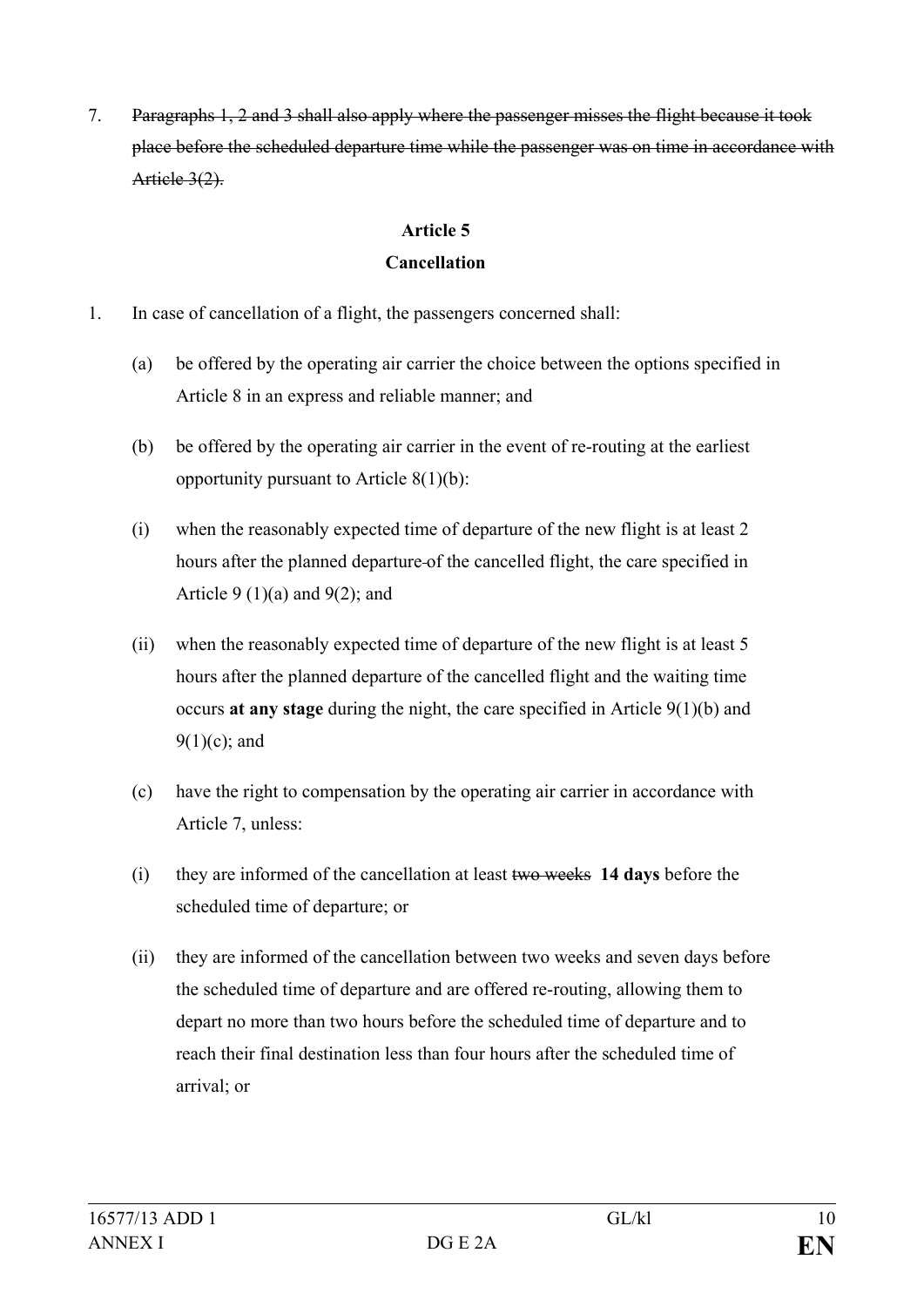- (iii) they are informed of the cancellation less than seven days before the scheduled time of departure and are offered re-routing, allowing them to depart no more than one hour before the scheduled time of departure and to reach their final destination less than two hours after the scheduled time of arrival.
- 2. When passengers are informed of the cancellation, an explanation shall be given concerning possible alternative transport.
- 3. An operating air carrier shall not be obliged to pay compensation in accordance with Article 7, if it can prove that the cancellation is caused by extraordinary circumstances and that the cancellation could not have been avoided even if all reasonable measures had been taken. Where the air carrier does not produce such evidence in view of a passenger's claim, the compensation remains due.
- 3a. In case of technical reasons, extraordinary circumstances can only be invoked for the flight concerned in so far as they affect this flight or the immediately preceding flight operated by the same aircraft. This paragraph shall not apply to flights operated to, from and within outermost regions, as referred to in Article 349 of the TFEU.
- 4. The burden of proof concerning the questions as to whether and when the passenger has been informed of the cancellation of the flight shall rest with the operating air carrier.
- **4a.** Paragraphs 1, 2 and 3 **This Article** shall also apply where the passenger misses the flight because it took place before the scheduled departure time while the passenger was on time in accordance with Article 3(2). *[moved from Article 4(6)]*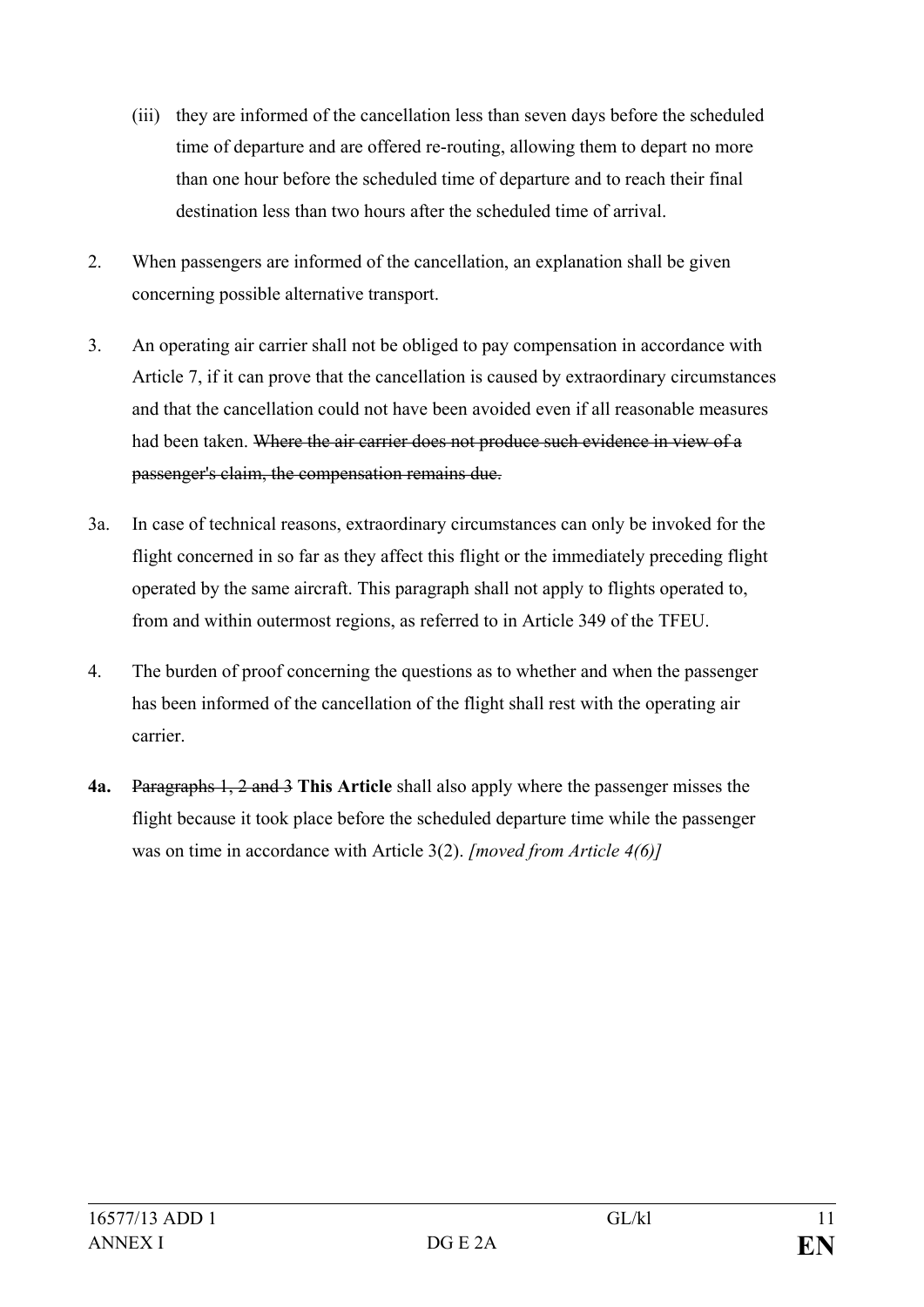#### **Article 5a**

#### **Airport contingency plans**

- 1. At airports whose annual traffic has been not less than three over five million passengers for at least three consecutive years, the airport managing body shall ensure that the operations of the airport and of airport users, in particular the air carriers and the suppliers of ground handling services, are coordinated through a proper contingency plan in view of possible situations of multiple cancellations and/or delays of flights leading to a considerable number of passengers stranded at the airport, including in cases of airline insolvency or revocation of the operating licence. **The contingency plan shall be set up to ensure that adequate information is given to stranded passengers.**
- 2. The contingency plan shall be set up with the participation of the Airport Users Committee set up pursuant to Article 4 of Regulation …/… on groundhandling services at Union airports to ensure adequate information and assistance to the stranded passengers. The contingency plan shall also contain the contact data of the person(s) designated by each air carrier in order to represent it on the spot in relation with the authorities, airport managing body and passengers and who shall ensure that the obligations of the air carrier in case of cancellation, delay, change of schedule or denied boarding, arising from this Regulation, are respected.
- 3. The managing body of the airport shall communicate the contingency plan and any amendments to it to the National Enforcement Body designated pursuant to Article 16 or any other authority designated for this purpose.
- **4.** At airports below the above-mentioned threshold, the airport management body shall make all reasonable efforts to coordinate airport users **and to make arrangements with airport users**  and to assist and **to** inform stranded passengers in such situations.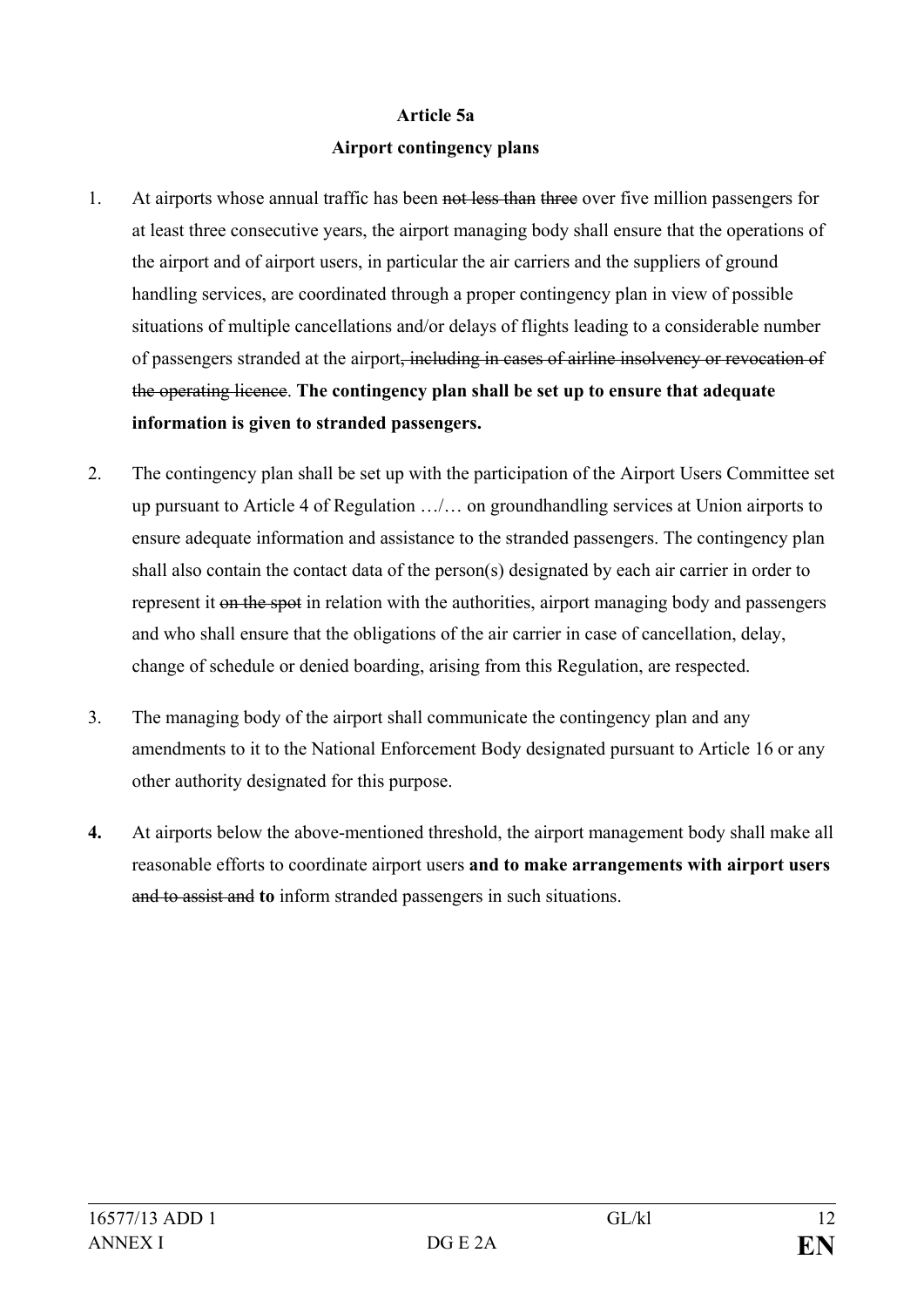#### **Delay at departure**

- 1. When an operating air carrier reasonably expects a flight to be delayed at departure, beyond its scheduled time of departure, passengers shall be offered by the operating air carrier:
	- (i) when the delay is of at least two hours, the care specified in Article  $9(1)(a)$  and 9(2); and
	- (ii) when the delay is of at least five hours during the nights, the care specified in Article  $9(1)(b)$  and  $9(1)(c)$ ; and
	- (iii) when the delay is at least five hours, the assistance specified in Article  $8(1)(a)$ .
- 2. Paragraph 1(i) and (ii) shall also apply when an operating **air** carrier postpones the scheduled time of departure beyond the originally scheduled time, unless the passenger was informed of the schedule change at least four hours before the originally scheduled time of departure.
- 3. Where an operating air carrier advances the scheduled time of departure by more than five hours, passengers shall be offered by the operating air carrier the assistance specified in Article  $8(1)(a)$ .

## **Article 6-1a Delay at arrival**

- 1. The passenger shall have the same right to compensation from the operating air carrier as a passenger of a cancelled flight with regard to the measures in Article 5 where he arrives at his final destination:
	- (a) five hours or more after the originally scheduled time of arrival for all intra-Community journeys and for journeys to/from third countries of 3500 kilometres or less;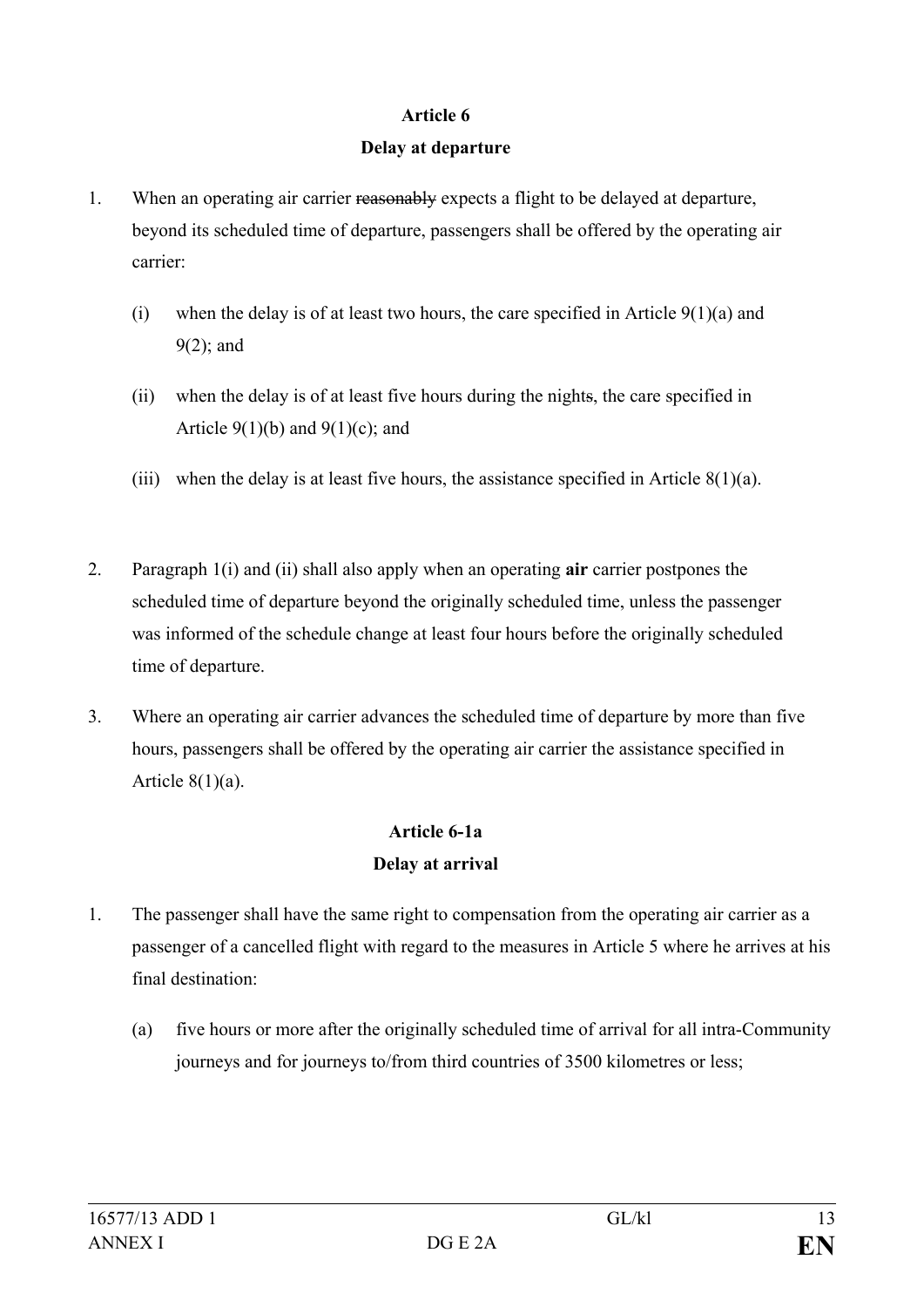- (b) nine hours or more after the originally scheduled time of arrival for journeys to/from third countries between 3500 and 6000 kilometres;
- (c) twelve hours or more after the originally scheduled time of arrival for all journeys not falling under (a) or (b).
- 2. Paragraph 1 shall also apply where the operating air carrier has postponed the scheduled times of departure and arrival causing a delay compared to the time of arrival of the original schedule, unless the passenger was informed of the schedule change more than two weeks in advance of the originally scheduled time of departure.
- 4. *[kept by reference to Article 5 in paragraph 1 of this Article]*

# Article 6-2a Tarmac delay

- 1. Subject to safety constraints, where a tarmac delay occurs, the operating air carrier shall provide free of charge access to toilet facilities and drinking water, shall ensure adequate heating or cooling of the passenger cabin, and shall ensure that adequate medical attention is available if needed.
- 2. Where a tarmac delay reaches a maximum of **[two] [three]** hours, the meals or refreshments as specified in Article 9(1)(a) shall be provided.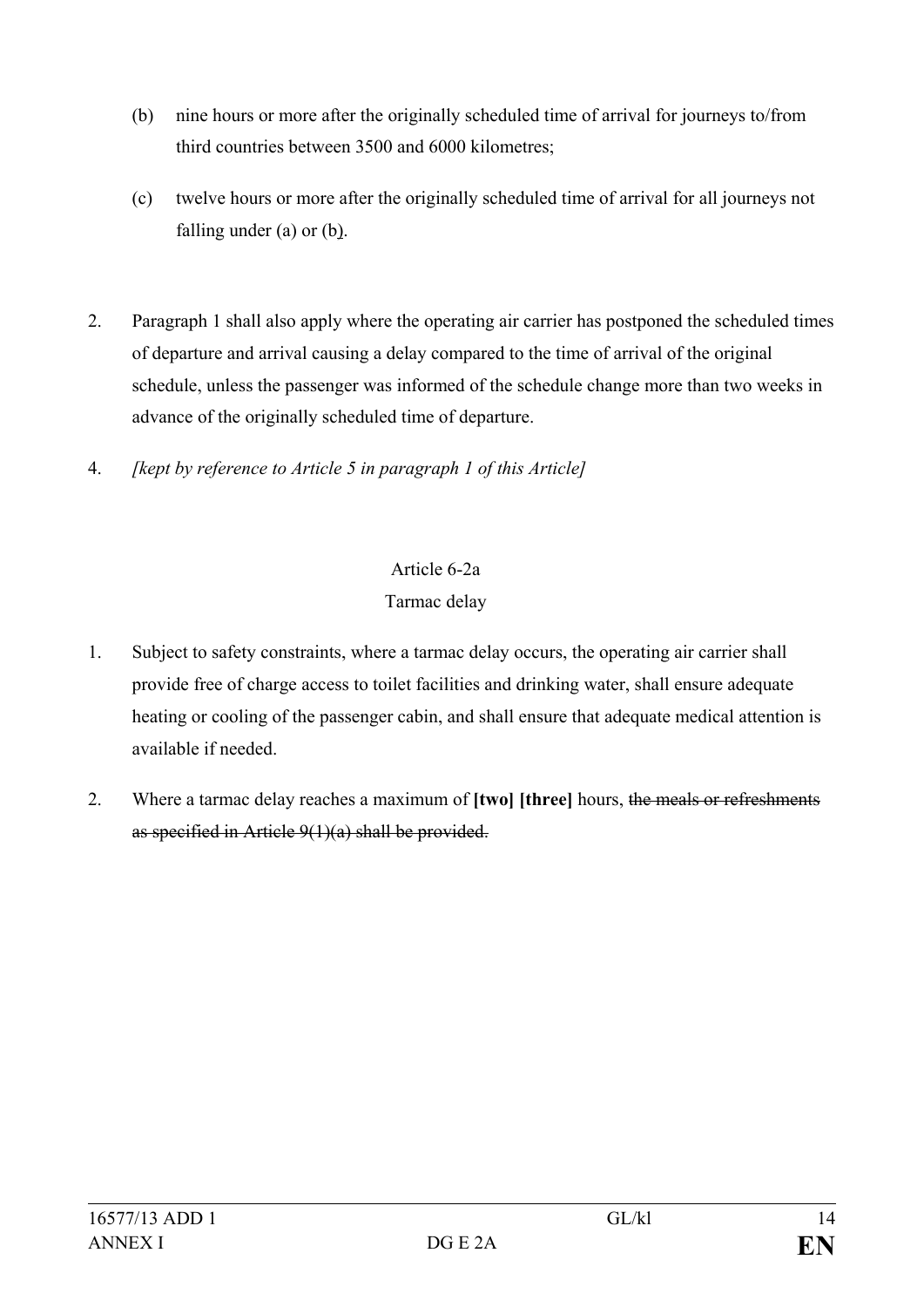3. unless there are safety, immigration or security-related reasons why the aircraft cannot leave its position on the tarmac, where a tarmac delay reaches a maximum of three hours, the aircraft shall return to the gate or another suitable disembarkation point where passengers shall be allowed to disembark and to benefit from the same assistance as specified in paragraph 1 **Article 9**, **unless there are safety, immigration or security-related reasons why the aircraft cannot leave its position on the tarmac.** including the option of reimbursement and return flight, as specified in Article 8(1)(a), which shall be offered at the time of disembarkation.

#### Article 6a

#### Missed connecting flights

- 1. Where a passenger misses a connecting flight, **in an airport situated in a territory of a Member State to which the Treaty applies,** as a result of a delay or change of schedule to a **feeder** preceding flight, the Community air carrier operating the onward connecting **that feeder** flight shall offer the passenger:
	- (i) the assistance specified in Article  $9(1)(a)$  and  $9(2)$  if the passenger's waiting time for the connection is prolonged by at least two hours; and
	- (ii) re-routing as specified in Article  $8(1)(b)$ ; and
	- (iii) when the scheduled time of departure of the alternative flight or other transport offered under Article 8 is at least 5 hours after the scheduled time of departure of the flight missed and the delay includes one or several nights **is at any stage during the night**, the assistance specified in Article  $9(1)(b)$  and  $9(1)(c)$ .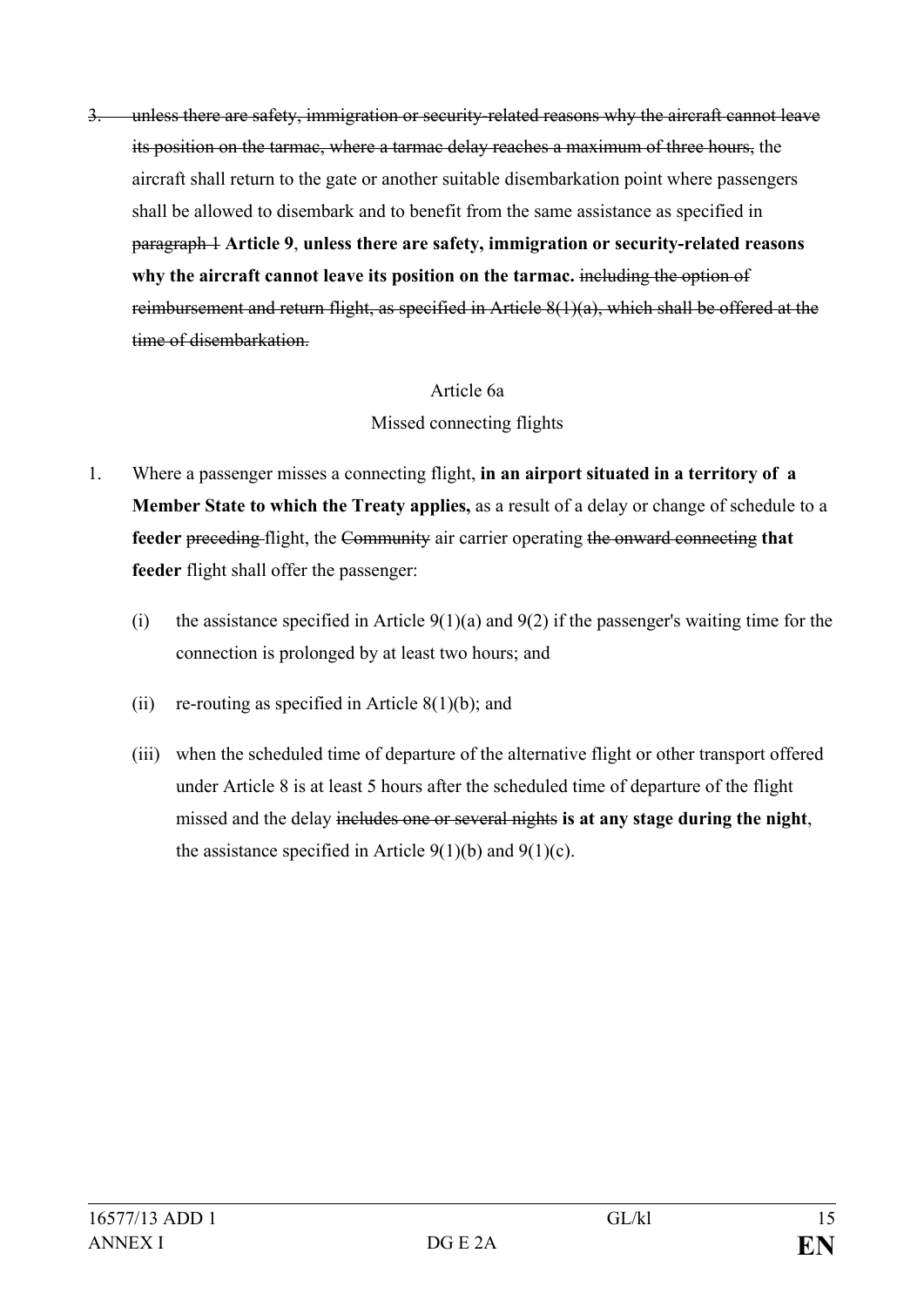- 2. Where a passenger misses a connecting flight, **in an airport situated in a territory of a Member State to which the Treaty applies,** as a result of a delay or change of schedule to a preceding connecting **feeder** flight, the passenger shall have a right to compensation by the Community air carrier operating that preceding **feeder** flight in accordance with Article 6- 1a(1). For these purposes, the delay shall be calculated by reference to the scheduled time of arrival at the final destination. **However, where the delay of the feeder flight at the transfer point was less than [x] hour, the air carrier operating the preceding flight may reduce the compensation due under Article 6-1a(1) by [y] %.**
- 3. Paragraph 2 shall be without prejudice to any indemnity arrangements made between affected air carriers.
- 4. Paragraphs 1 and 2 apply also to third country air carriers operating a connecting flight to or from an EU airport.

#### Right to compensation

- 1. **Without prejudice to Article 4(3), w**here reference is made to this Article, **without losing the right of transport,** passengers **may request from the operating air carrier** shall receive compensation amounting to:
	- (a) EUR 250 for all journeys of 1500 kilometres or less;
	- (b) EUR 400 for all intra-Community journeys of more than 1500 kilometres, and for all other journeys between 1500 and 3500 kilometres;
	- (c) EUR 600 for all journeys not falling under (a) or (b).

In determining the distance, the basis shall be the final destination at which the denial of boarding or cancellation will delay the passenger's arrival after the scheduled time.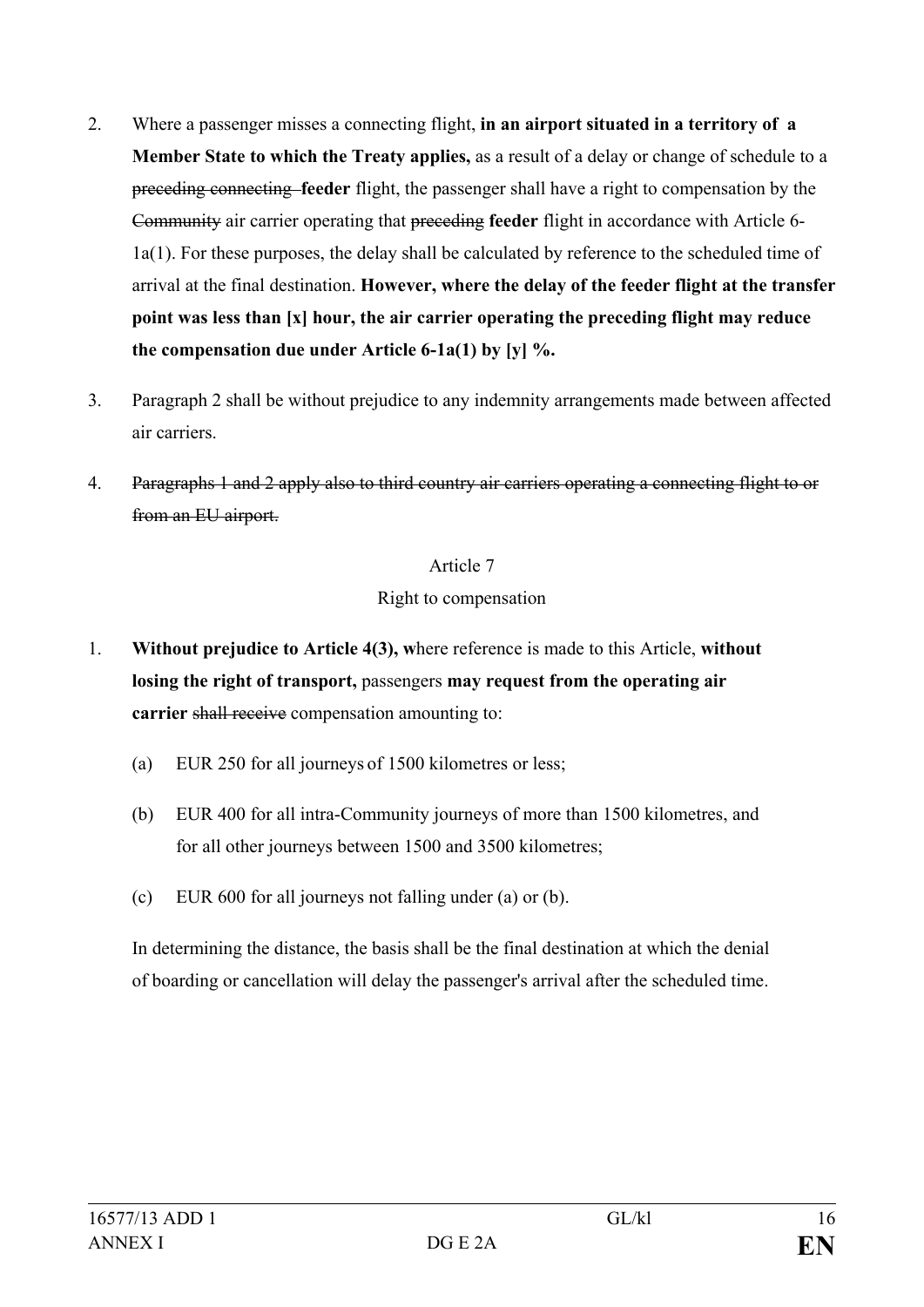- 2. Where the passenger has opted for the continuation of his travel pursuant to Article 8(1)(b), the right to compensation can arise only once **for the same reason** during his travel to the final destination, even if a new cancellation or missed connection should arise during rerouting.
- 2. When passengers are offered re-routing to their final destination on an alternative flight pursuant to Article 8, the arrival time of which does not exceed the scheduled arrival time of the flight originally booked
	- (a) by two hours, in respect of all flights of 1500 kilometres or less; or
	- (b) by three hours, in respect of all intra-Community flights of more than 1500 kilometres and for all other flights between 1500 and 3500 kilometres; or
	- $(e)$  by four hours, in respect of all flights not falling under (a) or (b),

the operating air carrier may reduce the compensation provided for in paragraph 1 by  $50 \%$ 

- 3. The compensation referred to in paragraph 1 shall be paid within 7 days **of the passenger's request** in cash, by electronic bank transfer, bank orders, credit card refund or bank cheques**. Following appropriate information to the passenger regarding his rights under this Regulation,** or, with the signed agreement of the **passenger compensation may also be paid**  , in travel vouchers and/or other services.
- 4. The distances given in paragraphs 1 shall be measured by the great circle route method.
- 5. [deleted]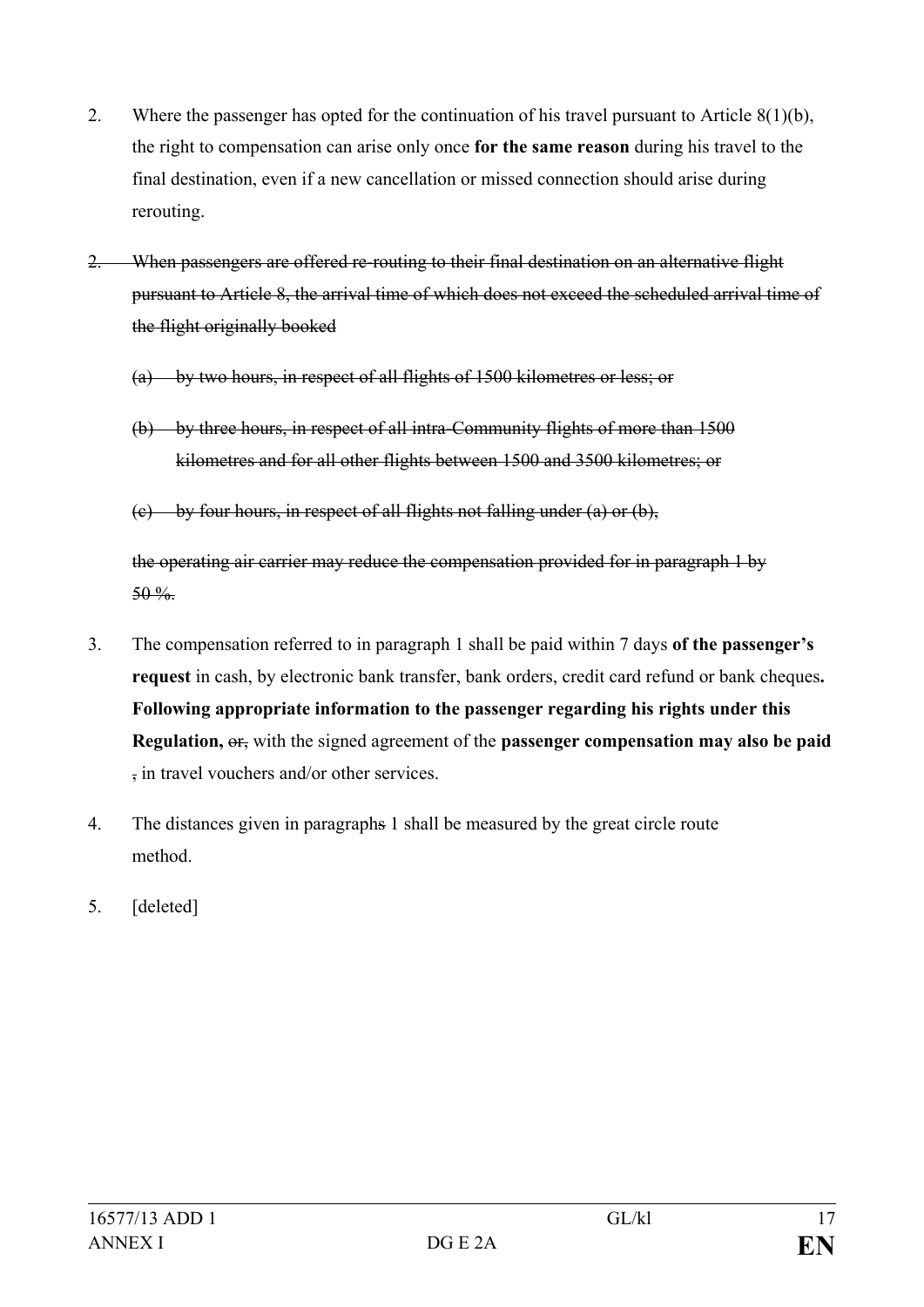#### **Right to reimbursement or re-routing**

- 1. Where reference is made to this Article, the passengers shall be offered, free of charge, the choice between three options:
	- (a) reimbursement within seven days of the passenger's request, by the means provided for in Article 7(3), of the flight price, for the part or parts of the journey not made, and for the part or parts already made if the flight is no longer serving any purpose in relation to the passenger's original travel plan, together with, when relevant,

- a return flight to the first point of departure, at the earliest opportunity;

- (b) continuation of the passengers' travel plans by re-routing them to their final destination at the earliest opportunity; or
- (c) re-routing to their final destination at a later date at the passenger's convenience, subject to availability of seats.
- 2. Paragraph 1(a) shall also apply to passengers whose flights form part of a package, except for the right to reimbursement where such right arises under Directive 90/314/EEC.
- 3. If an operating air carrier offers a passenger a flight to or from an airport alternative to that for which the reservation was made, the operating air carrier shall bear the cost of transferring the passenger from that alternative airport either to that for which the reservation was made, or, with regard to the destination airport, to another neighbouring destination agreed with the passenger.
- 4. Where agreed by the passenger, the return flight or flights referred to in paragraph 1(a) or the re-routing referred to in paragraph 1(b) or 1(c) may, at comparable comfort conditions **as set out in the transport contract**, use services operated by another air carrier, involve a different routing, or, where appropriate for the distance to be travelled, use another mode of transport.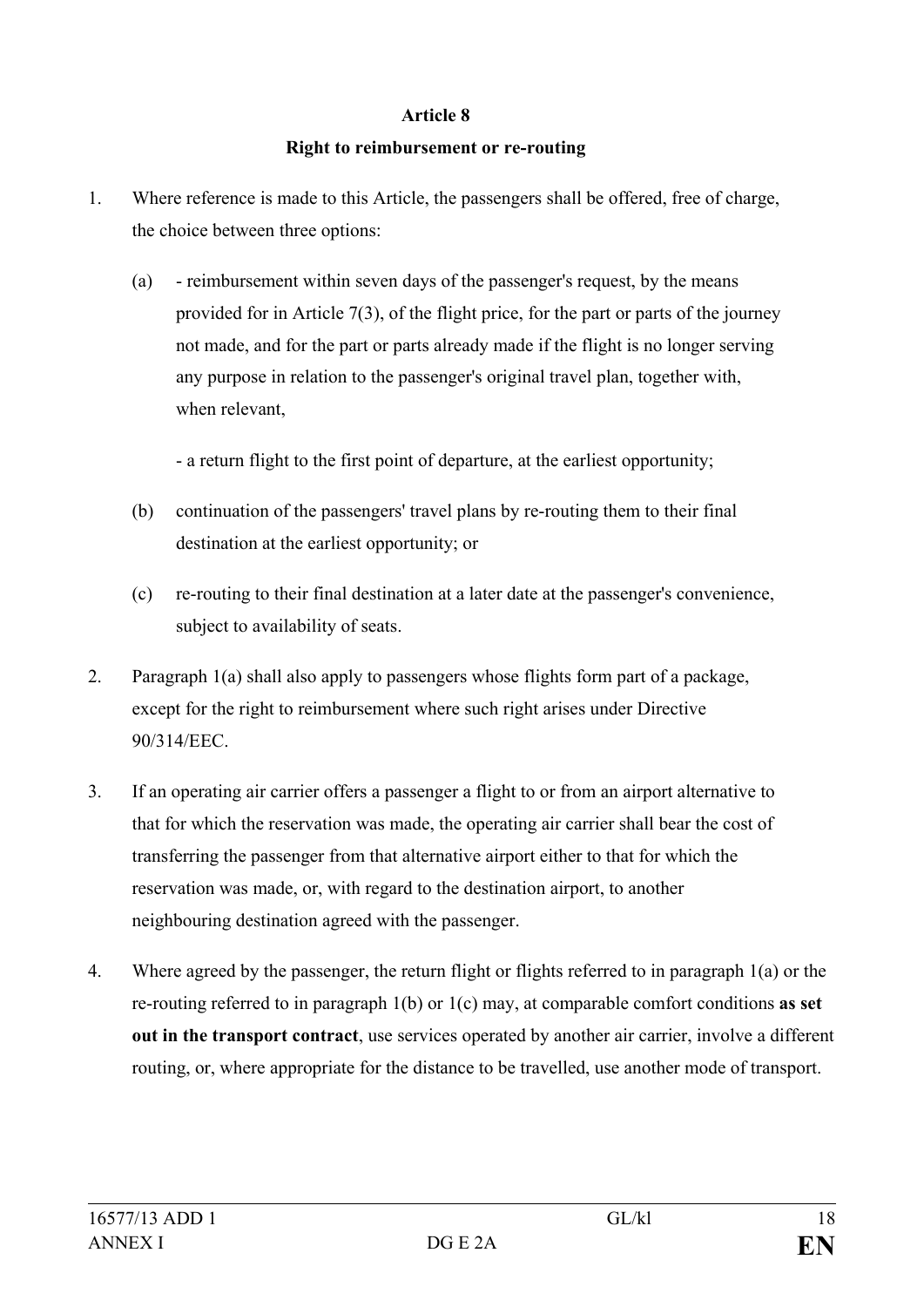- 5. Where passengers choose the option referred to in paragraph 1(b), they shall, subject to availability, have the right to re-routing via another air carrier or another mode of transport where the operating air carrier cannot **foreseeably** transport the passenger on its own services and in time to arrive at the final destination within 12 hours of the scheduled arrival time.
- 6. Whenever passengers are offered, pursuant to paragraph 1, a total or partial rerouting by another mode of transport, this Regulation shall still apply to the operating air carrier with regard to the transport carried out by that other mode of transport as if it were carried out by fixed wing aircraft.

#### **Right to care**

- 1. Where reference is made to this Article, passengers shall be offered free of charge:
	- (a) meals and refreshments in a reasonable relation to the waiting time;
	- (b) hotel accommodation in cases
	- where a stay of one or more nights becomes necessary, or
	- where a stay additional to that intended by the passenger becomes necessary;
	- (c) transport between the airport and place of accommodation (hotel, place of residence of the passenger or other) and return.

The passenger is obliged to reduce the expenses for the air carrier as far as it is reasonable and proportionate.

2. In addition, passengers shall be offered free of charge **the choice between** two telephone calls, telex or fax messages, e-mails or internet access **other web-based message services**.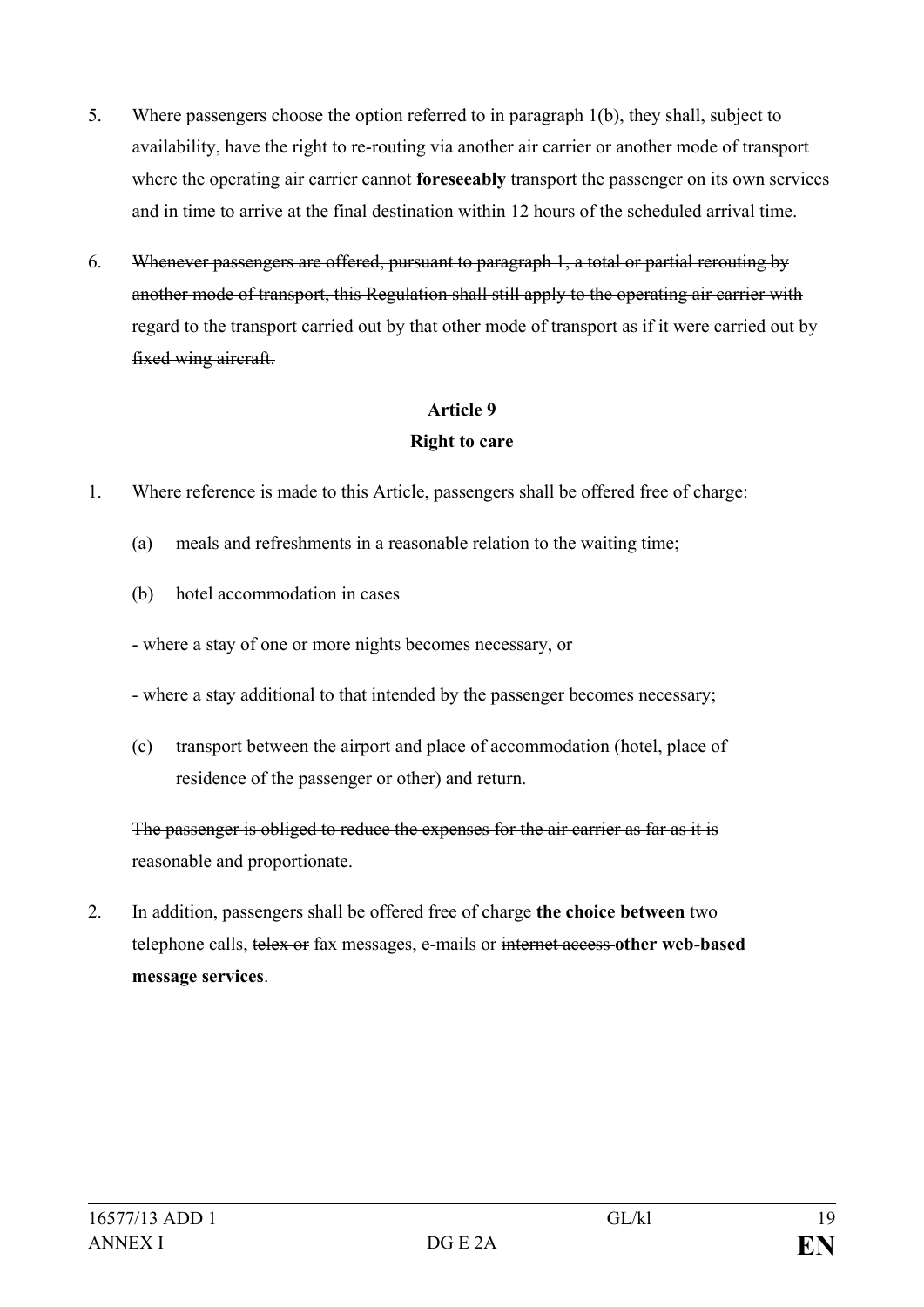- 3. In applying this Article, the operating air carrier shall pay particular attention to the needs of **disabled** persons **and persons** with reduced mobility and any persons accompanying them, as well as to the needs of unaccompanied children.
- 4. If the operating air carrier can prove that the cancellation, delay at departure or change of schedule is caused by extraordinary circumstances and that the cancellation, delay at departure or change of schedule could not have been avoided even if all reasonable measures had been taken, it may limit the total cost of accommodation provided according to paragraph 1(b) to EUR 100 per night and per passenger and to maximum of 3 nights. **Taking into account prices charged locally, Member States may adopt rules more favourable to the passenger regarding the monetary limitation for the cost of accomodation.** If the operating air carrier chooses to apply this limitation, it shall nevertheless provide the passengers with information about available accommodation after the three nights, in addition to the continued obligations for information specified in Article 14.
- 5. **Member States may decide to exempt air carriers from** The obligation to offer accommodation under paragraph 1(b) shall not apply where the flight concerned **departs from an airport in its territory,** is of 250 km or less and scheduled to be operated by an aircraft with a maximum capacity of 80 seats or less, except where the flight is a feeder or a connecting flight. If the operating air carrier chooses to apply this exemption, it shall nevertheless provide the passengers with information about available accommodation. **Member States that choose to apply this exemption shall inform the Commission about their decision before the exemption enters into force.**
- 6. Where a passenger opts for reimbursement pursuant to Article 8(1)(a) while being at the departure airport of his journey **first point of departure**, or opts for rerouting at a later date pursuant to Article 8(1)(c), the passenger shall have no further rights with regard to care under Article 9(1) in relation to the relevant flight.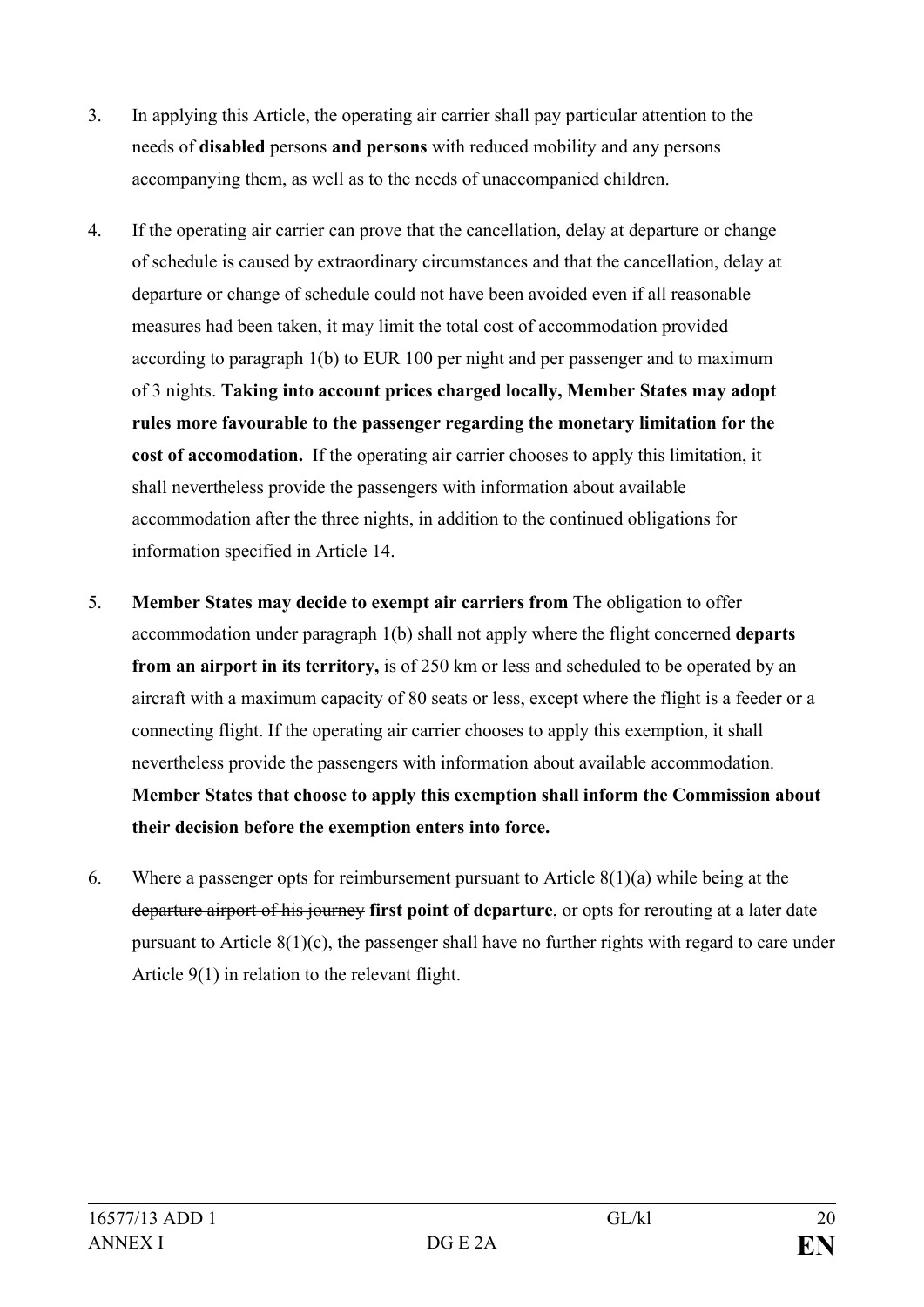## **Upgrading and downgrading**

- 1. If an operating air carrier places a passenger in a class **of transport** higher than that for which the ticket was purchased, it may not request **it shall not be entitled to** any supplementary payment.
- 2. If an operating air carrier places a passenger in a class **of transport** lower than that for which the ticket was purchased, it shall within seven **working** days, by the means provided for in Article 7(3), reimburse
	- (a) 30 % of the flight price for all flights of 1500 kilometres or less, or
	- (b) 50 % of the flight price for all intra-Community flights of more than 1500 kilometres, except flights between the European territory of the Member States and the French overseas departments, and for all other flights between 1500 and 3500 kilometres, or
	- (c) 75 % of the flight price for all flights not falling under (a) or (b), including flights between the European territory of the Member States and the French overseas departments.

## **Article 11**

## **Persons with reduced mobility or special needs**

- 1. Operating air carriers shall give priority to carrying **disabled** persons **or persons** with reduced mobility and any persons or certified service dogs accompanying them, as well as unaccompanied children.
- 2. In cases of denied boarding, cancellation**¸ change of schedule** and delays of any length, persons with reduced mobility and any persons accompanying them, as well as unaccompanied children, shall have the right to care in accordance with Article 9 as soon as possible.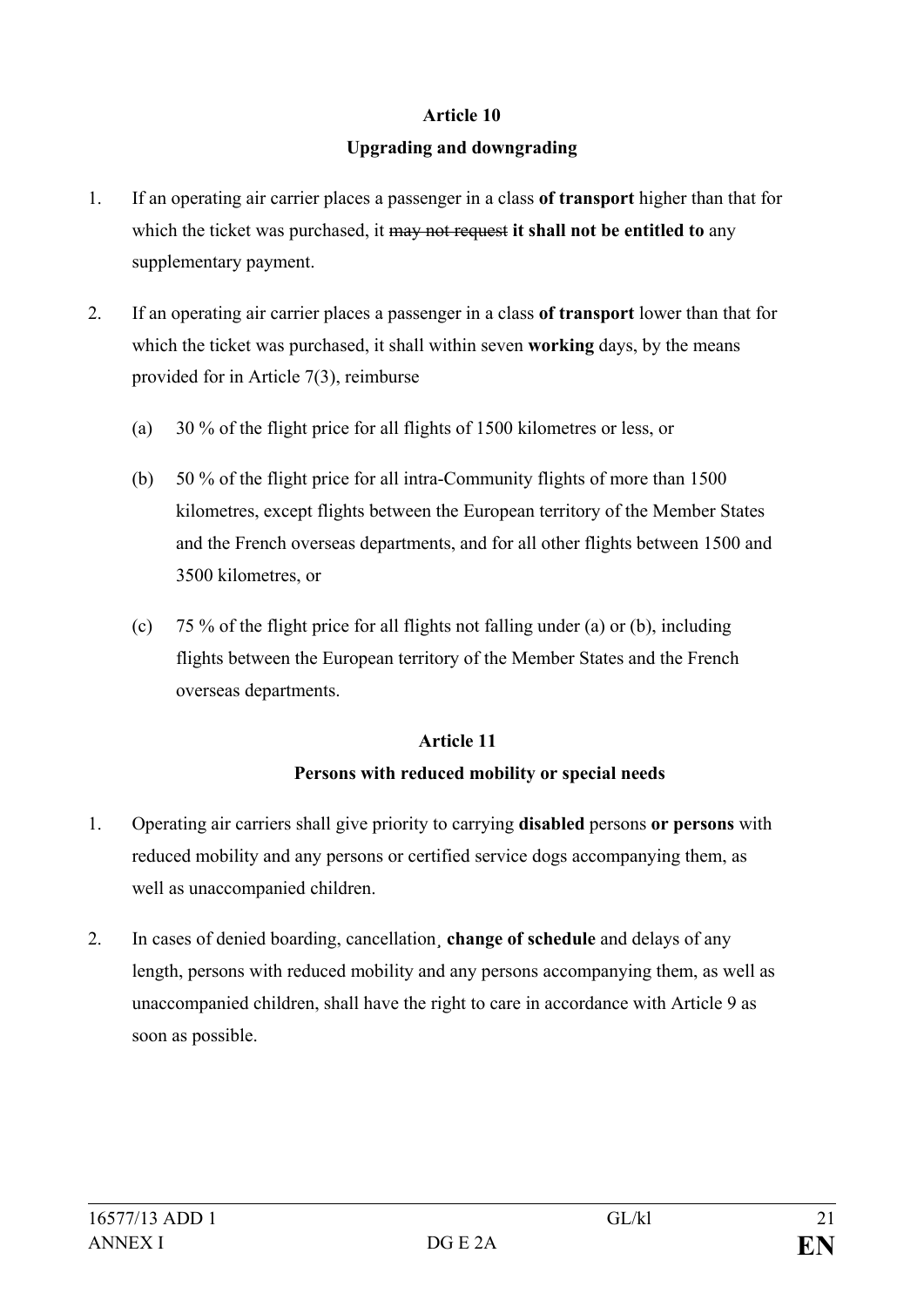3. The operating air carrier shall not apply the limitations set out in Articles 9(4) and 9(5) **shall not apply** if the passenger is a **disabled** person **or person** with reduced mobility or any person accompanying him/her, an unaccompanied child, a pregnant woman or a person in need of specific medical assistance. Except for unaccompanied children and persons covered by Regulation (EC) 1107/2006, the **operating** air carrier may, at the earliest 2 weeks after the event, request the concerned passengers to provide evidence of their condition.

## **Article 12 Further rights**

- 1. This Regulation shall not affect further rights and claims of the passenger granted under other legal acts. The compensation granted under Articles 7 and 10(2) of this Regulation as well as claims to compensation granted under other legal acts due to denied boarding, cancellation, delay at arrival and downgrading shall be deducted from each other.
- 2. Without prejudice to relevant principles and rules of national law, including case-law, paragraph 1 shall not apply to passengers who have voluntarily surrendered a reservation under Article 4(1).

## **Article 13 Right of redress**

In cases where an operating air carrier pays compensation or meets the other obligations incumbent on it under this Regulation, no provision of this Regulation may be interpreted as restricting its right to seek compensation for the costs incurred under this Regulation from any third parties which contributed to the event triggering compensation or other obligations.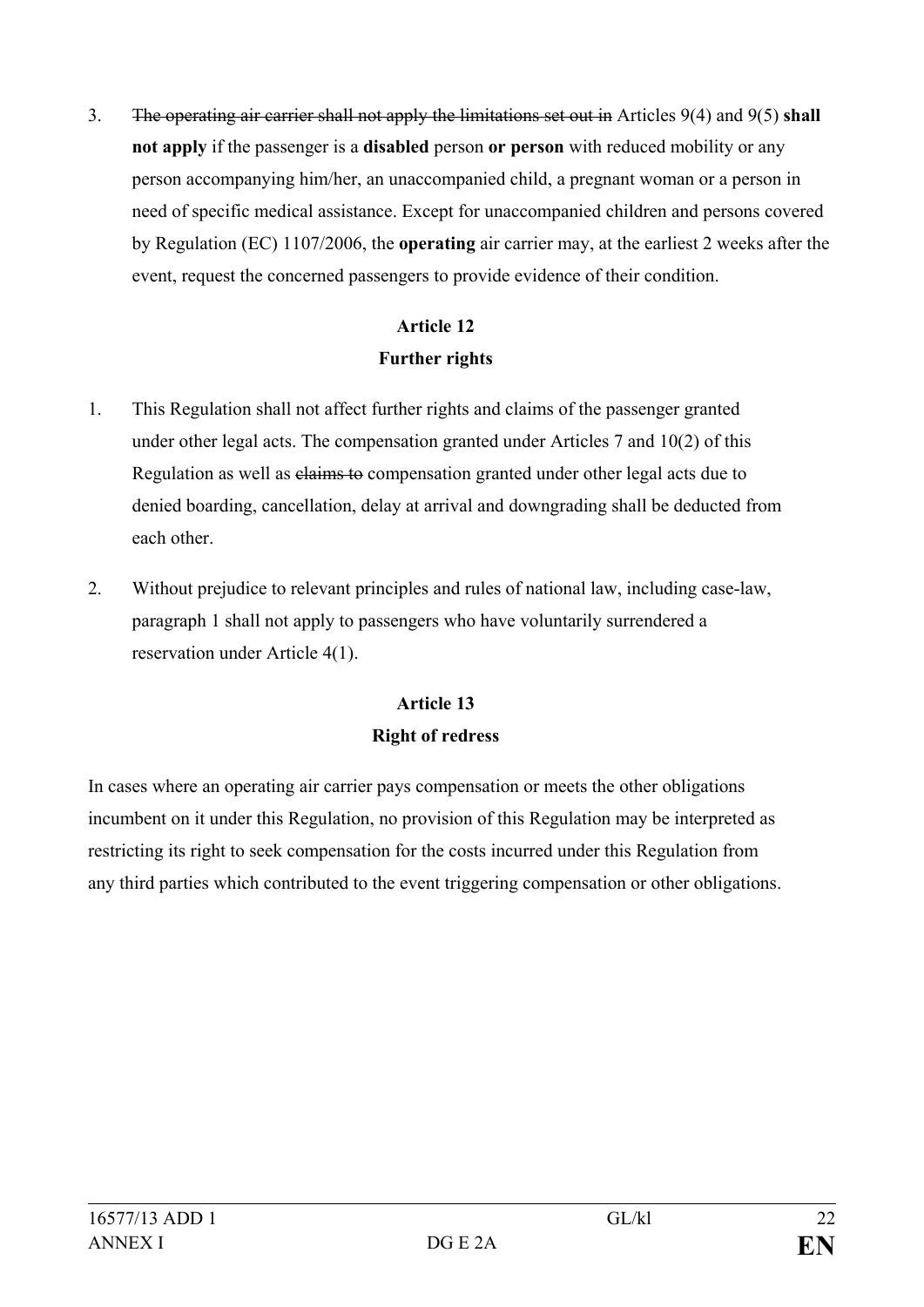#### **Obligations to inform passengers of their rights**

- 1. The operating air carrier shall ensure that on its website at the time of booking, at the check-in desks (including at self-service check-in machines) and at the boarding gate, a clearly legible notice containing the following text is displayed in a manner clearly visible to passengers: "If you are denied boarding or if your flight is cancelled, delayed or rescheduled for at least two hours, ask at the check-in counter or boarding gate for the notice stating your rights, particularly with regard to assistance**, care** and possible compensation". This notice shall be displayed at least in the language(s) of the place of departure and in English.
- 2. An operating air carrier denying boarding or cancelling a flight shall provide each passenger affected with a written notice setting out the rules for compensation and assistance in line with this Regulation, including information on possible limitations pursuant to Articles 9(4) and 9(5). It shall also provide each passenger affected by a delay or a change of schedule of at least two hours with an equivalent notice. The contact details of the **operating air carrier, of and of the** competent complaint handling bodies designated under Article**s 16 and** 16a shall also be given to the passenger in written form.
- 3. In respect of blind and visually impaired persons, the provisions of this Article shall be applied using appropriate alternative means.
- 4. The airport managing body shall ensure that general information on passenger rights is clearly and visibly displayed within the passenger areas of the airport.
- 5. In the event of cancellation or delay in departure, passengers shall be informed by the operating air carrier of the situation, and of the underlying reason, as soon as possible and in any event no later than the scheduled departure time**. Passengers shall also be informed of the reasons for the cancellation or delay**, and of the estimated departure time as soon as this information is available.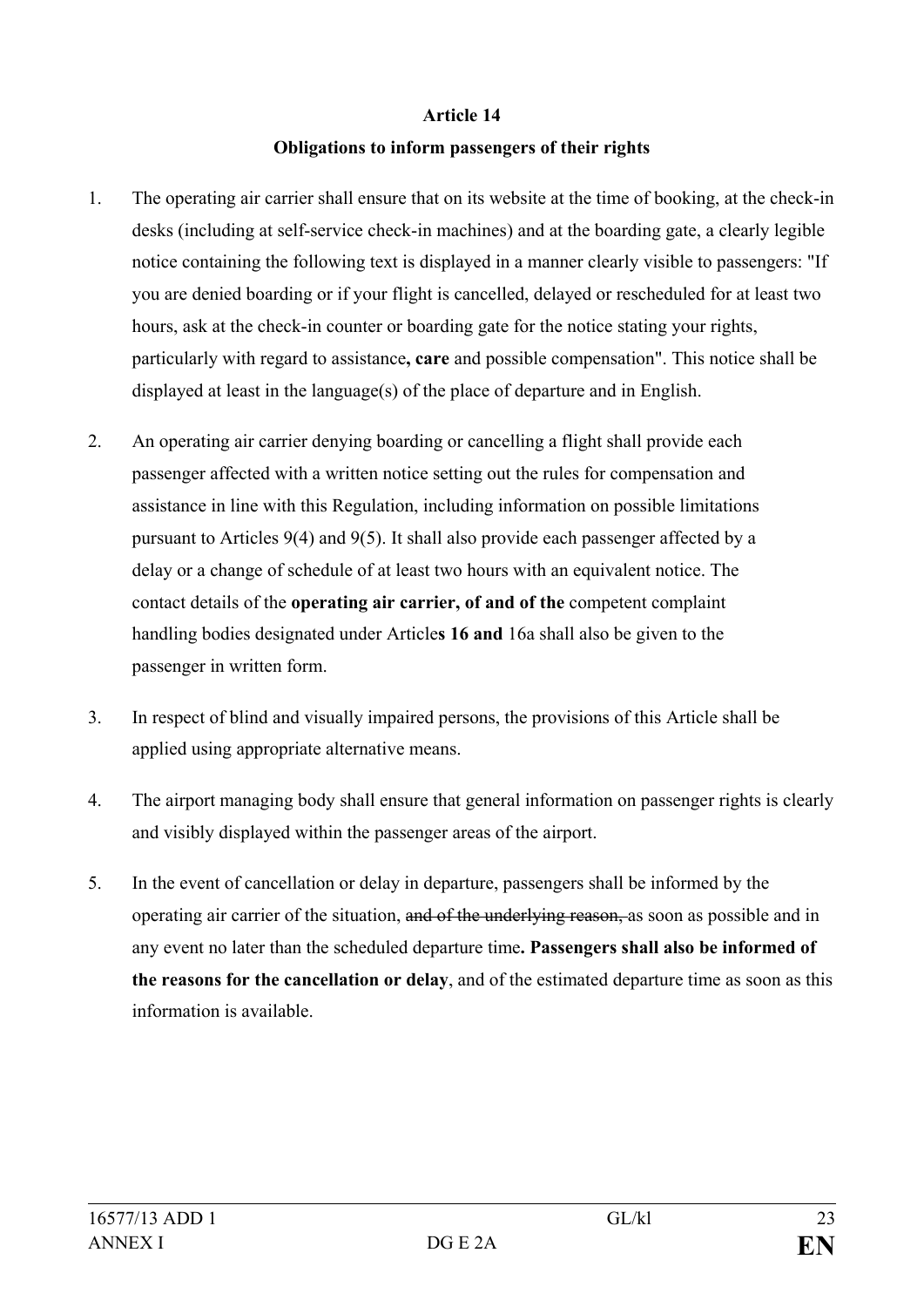- 6. Where the passenger does not acquire a ticket directly from the operating air carrier, but via an intermediary **organiser or ticket seller** established within the European Union, this intermediary **the organiser or ticket seller** shall provide the passenger's contact details to the air carrier, on condition that the passenger has given his explicit and written authorisation. This authorisation may only be given on an "opt-in" basis, after the passenger has been informed of the purpose of this transfer of data. The air carrier may use these contact details exclusively for the purpose of fulfilling the information obligation under this Article and not for marketing purposes and shall delete the contact details within 72 hours after the completion of the contract of carriage. The processing, access and storage of these data shall be undertaken in accordance with Directive 95/46/EC of the European Parliament and of the Council on the protection of individuals with regard to the processing of personal data and on the free movement of such data.
- 7. An intermediary **organiser or ticket seller** shall be exempted from paragraph 6 if it can prove the existence of an alternative system that ensures that the passenger is informed without the transmission of the relevant contact details. In such case, the airline shall fulfil its information obligations under this Article towards the intermediary **organiser or ticket seller** who shall ensure the correct and timely transmission of the information to the passenger.

## **Article 15 Exclusion of waiver**

- 1. Obligations vis-à-vis passengers pursuant to this Regulation may not be limited or waived, notably by a derogation or restrictive clause in the contract of carriage.
- 2. If, nevertheless, such a derogation or restrictive clause is applied in respect of a passenger, or if the passenger is not correctly informed of his rights and for that reason has accepted compensation which is inferior to that provided for in this Regulation, the passenger shall still be entitled to take the necessary proceedings before the competent courts or bodies in order to obtain additional compensation.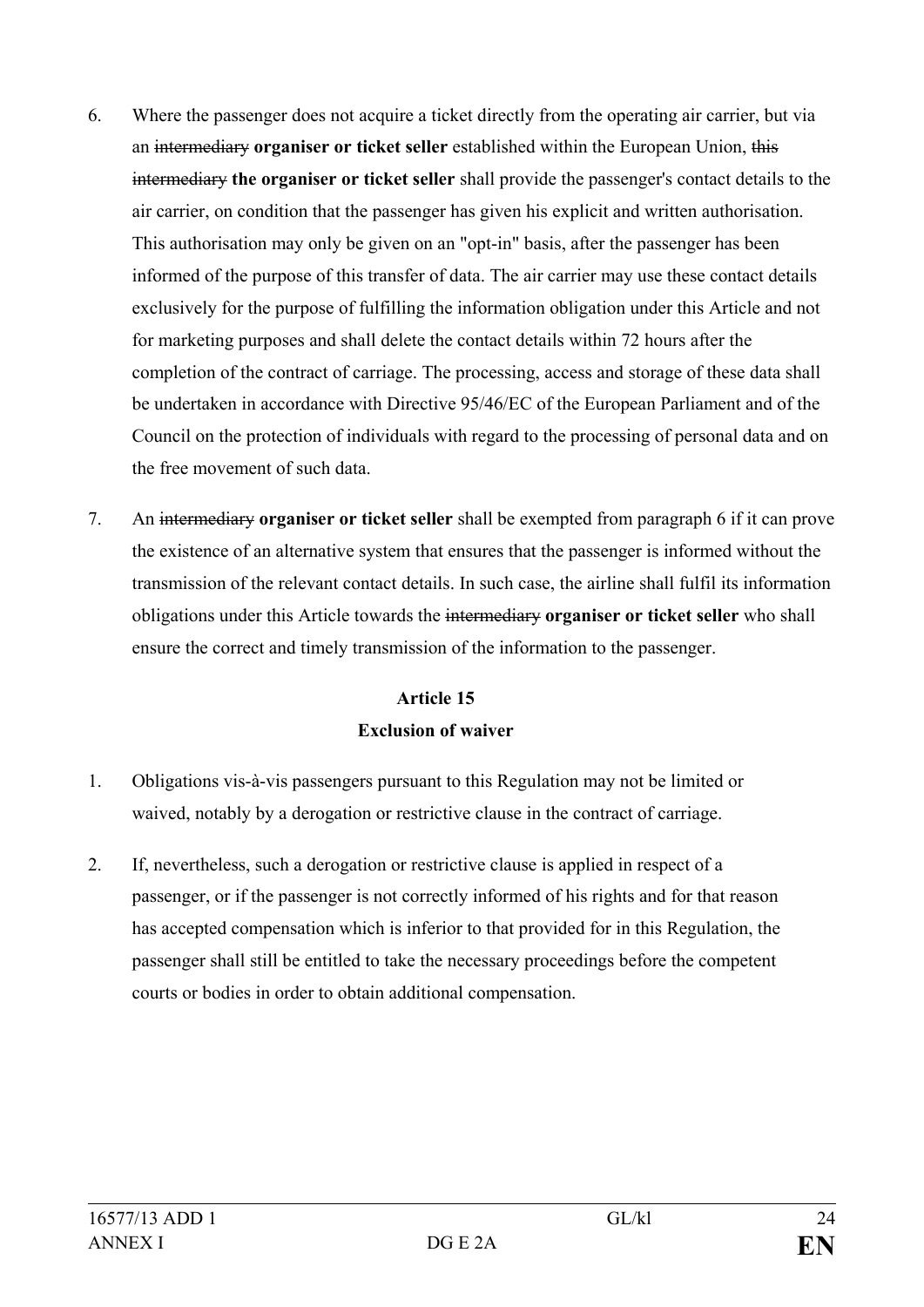## **Article 16 Enforcement**

- 1. Each Member State shall designate a National Enforcement Body responsible for the enforcement of this Regulation as regards flights from airports situated on its territory and flights from a third country to such airports. The Member States shall inform the Commission of the body that has been designated in accordance with this paragraph.
- **1a.** At the time of reservation, air carriers, organisers and other ticket vendors **sellers** shall provide information to passengers on the enforcement by the National Enforcement Body and their right to submit complaints to this body on the non-compliance of the operating carrier with the obligations under this Regulation. *[moved from paragraph 2b.]*
- 2. The National Enforcement Body shall closely monitor compliance with the requirements of this Regulation and take the **necessary** measures necessary to ensure that the rights of passengers are respected. For this purpose, air carriers and airport managing bodies shall provide the relevant documents to the National Enforcement Body at its request and within 1 month of its request. The air carriers shall also give the National Enforcement Body online access to a database containing information on all delays, cancellations, changes of schedule and denied boarding, and the underlying reasons, for the last two years.
- 2b. The National Enforcement Body may also **investigate and** decide on enforcement actions based on **information contained in** individual complaints submitted by passengers. At the time of reservation, air carriers, organisers and other ticket vendors **sellers** shall provide information to passengers on the enforcement by the National Enforcement Body and their right to submit complaints to this body on the noncompliance of the operating carrier with the obligations under this Regulation. *[moved to paragraph 1a.]*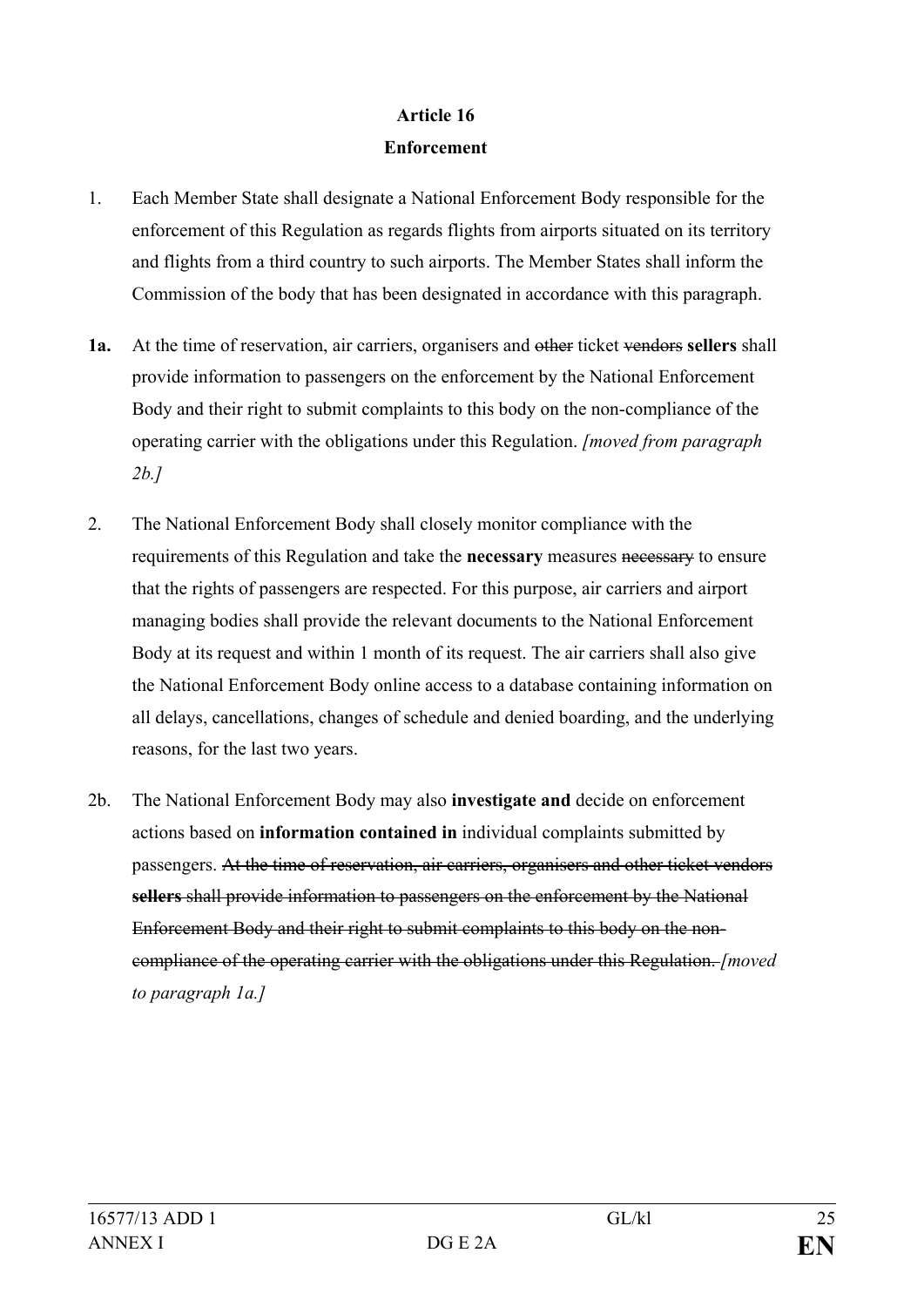- 3. The sanctions laid down by Member States for infringements of this Regulation shall be effective, proportionate and dissuasive. In particular, such sanctions shall be sufficient to provide carriers with a financial incentive to comply consistently with the Regulation.
- 4. [deleted]
- 5. For each year, at the latest at the end of April **June** of the following calendar year, the National Enforcement Bodies shall publish statistics **a report** on their activity, **on the enforcement action and its outcome,** including on sanctions applied. **These reports shall be submitted to the Commission and** also be made available on the websites of the National Enforcement Bodies.
- 6. Air carriers shall communicate their contact details of the office or person authorised to act on a permanent basis for the undertaking, for matters covered by this Regulation, to the National Enforcement Bodies of the Member States in which they operate.

# **Article 16a Passenger claims**

1. At the time of reservation, air carriers, organisers and other ticket vendors **sellers** shall provide information to passengers on the air carrier's claim handling processes in relation to the rights set out in this Regulation and on the relevant contact addresses, to which passengers can file claims, including via electronic means of transmission.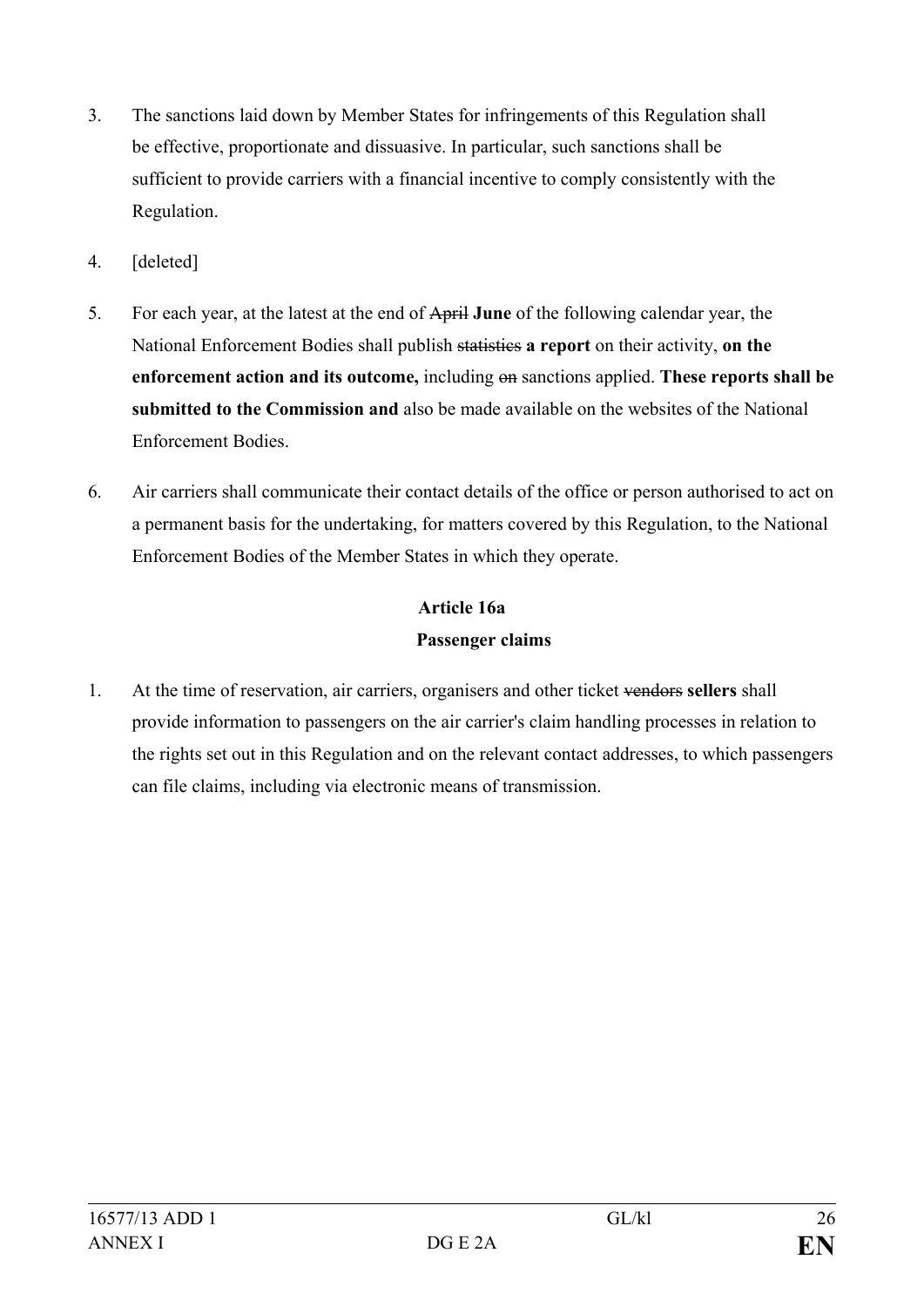- 2. If a passenger wants to file a claim to the **operating** air carrier with regard to his rights under this Regulation, he, **or his legal representative** shall submit it in writing within 3 **6** months from the date on which the flight was performed or was scheduled to be performed. Bevond these three months, and subject to national law, the passenger retains the right of access to the judicial system and to out-of-court resolution. Within 7 days of the filing of the claim, the air carrier shall confirm the receipt of the claim. Within two months of the filing of the claim, the air carrier shall provide a full justified answer to the passenger as well as the relevant contact details of out-of court redress entities, including postal address, phone number, website and email address. In case the air carrier does not provide the full answer within these two months, it is deemed to agree with the passenger's claim.
- 3. **Following the procedure referred to in paragraph 2** and subject to **periods of limitation in accordance with** national law, the passenger retains the right of access to the judicial system and to out-of-court dispute resolution. **To this end,** Member States shall ensure that air passengers can submit disputes with air carriers concerning rights and obligations established by this Regulation to independent, effective and efficient out-of-court redress mechanisms. For disputes within the scope of Directive 2013/11/EU, only Directive 2013/11/EU shall apply. **For the purposes of this paragraph, Directive 2013/11/EU shall apply mutatis mutandis.**
- 4. [deleted]
- 5. [deleted]
- 6. The procedure **for out-of-court dispute resolution** under paragraph 2 **3** and the passenger's participation to such a procedure shall not preclude his possibility of seeking **be without prejudice to his right to seek** redress through court proceedings.
- 7. Claims under this Regulation shall become barred by the statute of limitations one year after the carriage was performed and, if the carriage was not performed, from the day on which it was to be performed.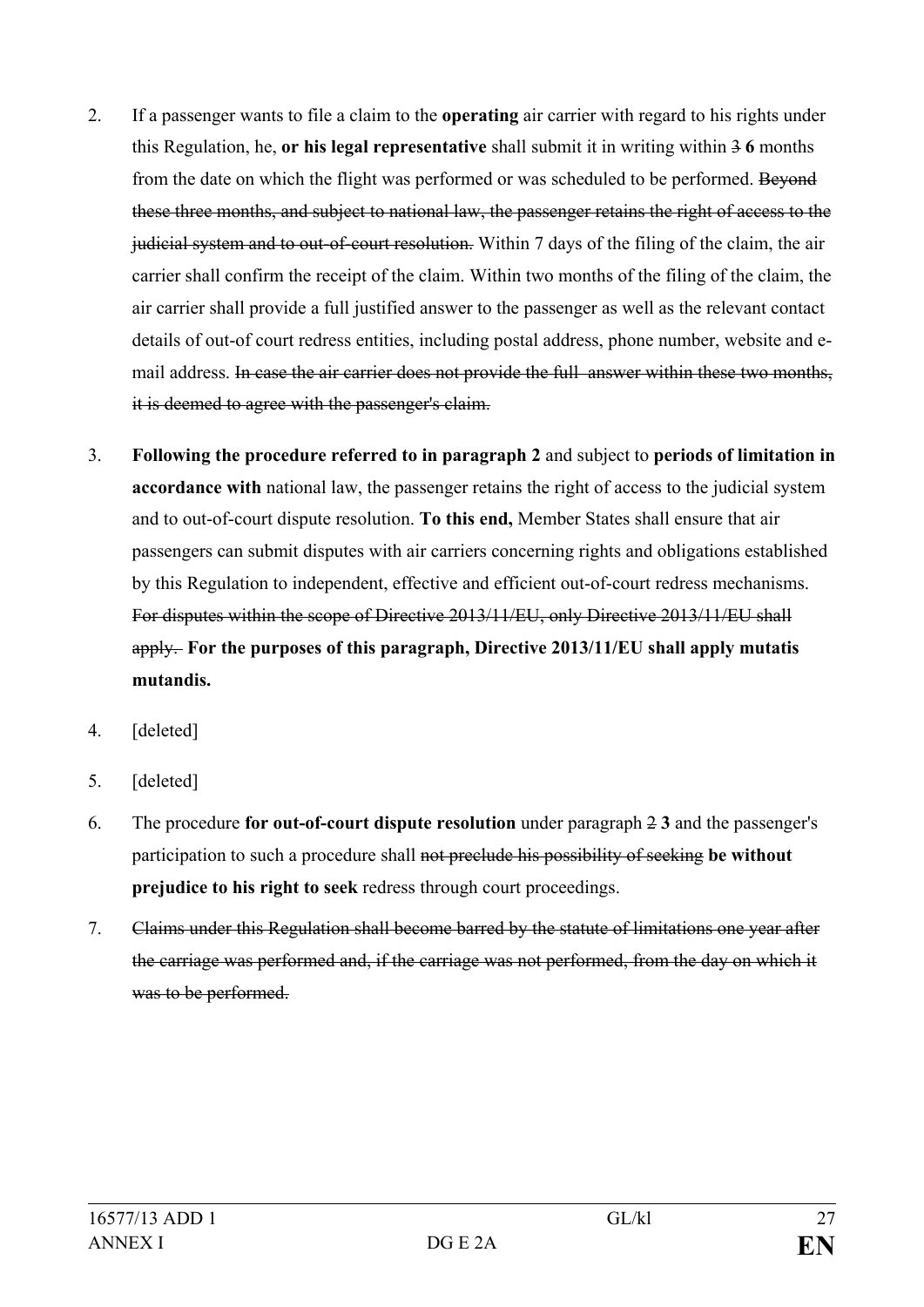#### **Article 16b**

### **Cooperation between Member States and the Commission**

- 1. The Commission shall support dialogue and exchange of information between Member States the National Enforcement Bodies concerning the application of this Regulation. through the Committee referred to in Article 16c.
- 1a. To this end, **At the request of the Commission, the** National Enforcement Bodies shall regularly send relevant information concerning the national interpretation and application of this Regulation to the Commission, which will make this information available in electronic form to other National Enforcement Bodies, **including where appropriate by national courts.**
- 2. National Enforcement Bodies shall provide annually a report on their activities to the Commission, at the latest at the end of April of the following calendar year. The report shall include information on the enforcement action and its outcome, including on sanctions taken and on cooperation with out-of-court dispute resolution bodies. The Commission may decide on the precise content of this report via implementing acts. Those implementing acts shall be adopted in accordance with the procedure referred to in Article 16c(2).
- 3. [deleted]
- 4. At the request of a Member State, or on its own initiative, the Commission shall examine cases where differences in the application and enforcement of any of the provisions of this Regulation arise and particularly concerning the interpretation of extraordinary circumstances. To this end, the Commission may issue a recommendation after consultation of **with** the **National Enforcement Bodies**. Committee referred to in Article 16c(1), with a view to promoting a common approach.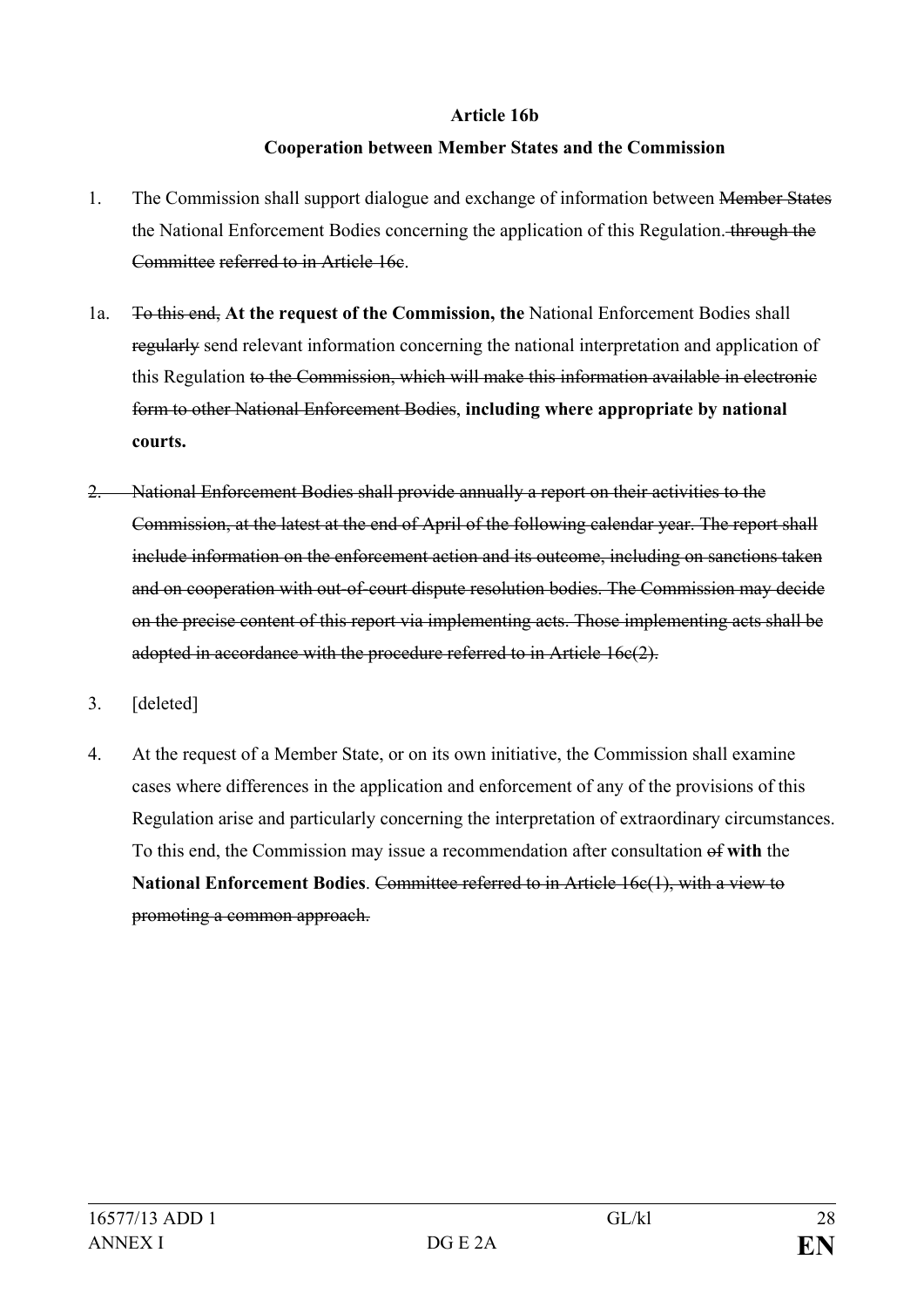5. In case of a specific suspected practice by one or several air carriers simultaneously in several Member States, the Commission may request the Member States concerned to investigate this **specific** practice and to report their findings to the Commission within  $\overline{4}$  6 months of the request. **The Commission shall support the exchange of information and the coordination of the respective National Enforcement Bodies with regard to the issue concerned.**

### Article 16c

### Committee procedure

- 1. The Commission shall be assisted by the Passenger Rights Committee, composed of two representatives of each Member State and of which at least one will represent a National Enforcement Body. That committee shall be a committee within the meaning of Regulation (EU) No 182/2011.
- 2. Where reference is made to this paragraph, Article 4 of Regulation (EU) No 182/2011 shall apply.

## **Article 17 Report**

The Commission shall report to the European Parliament and the Council by 1 January **2017** on the operation and the results of this Regulation. The Commission shall also include information on the enhanced protection of air passengers on flights from third countries operated by non-Community carriers, in the context of international air transport agreements.

The report shall be accompanied where necessary by legislative proposals.

## **Article 18a**

## **Transitional measures**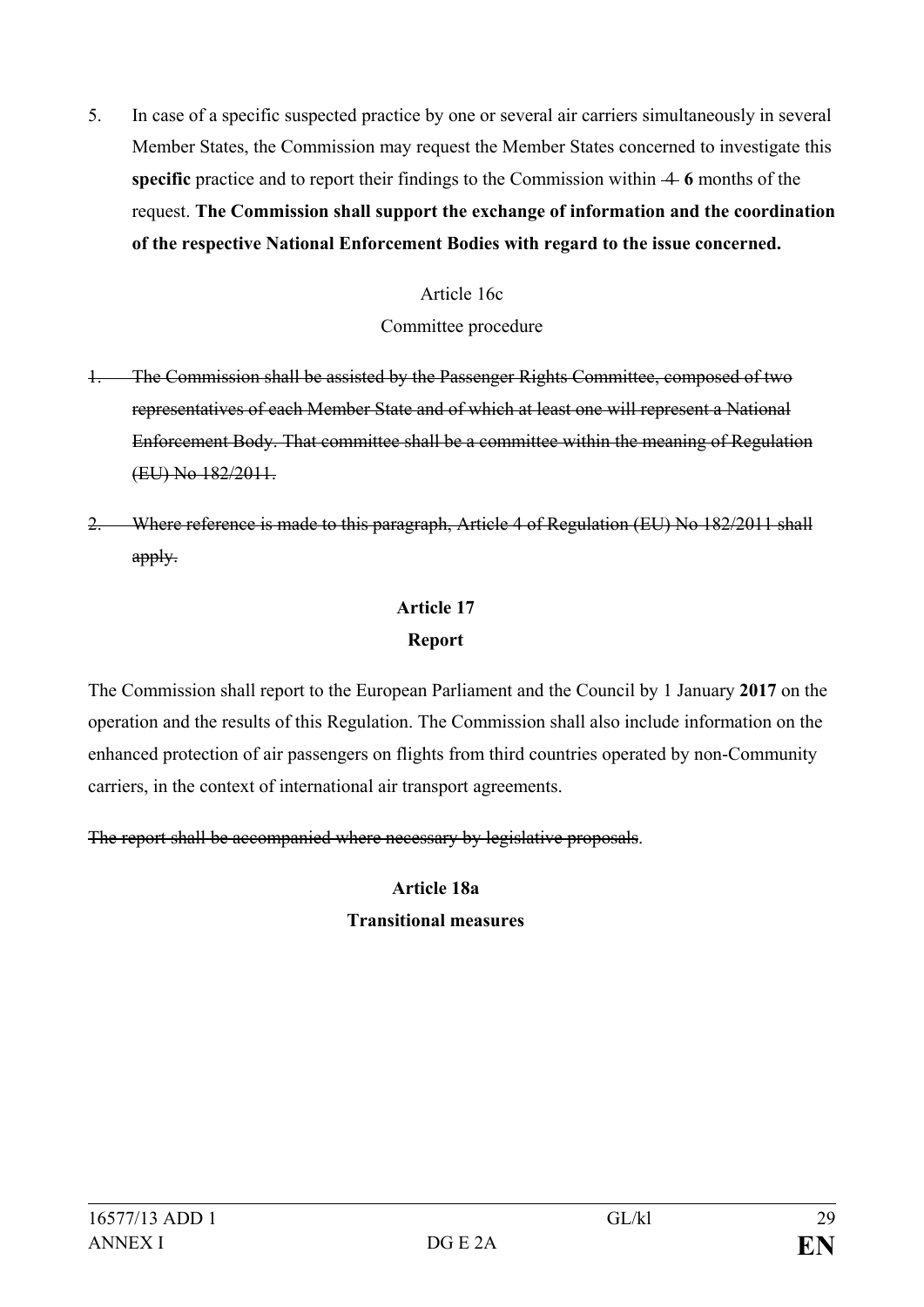### **ANNEX TO ANNEX I**

## **Non-exhaustive list of circumstances considered as extraordinary circumstances and of circumstances not considered as extraordinary for the purposes of this Regulation**

- 1. The following circumstances shall be considered as extraordinary:
	- i. natural and environmental disasters incompatible with **which could affect** the safe operation of the flight;
	- ii. unexpected flight safety shortcomings **stemming from technical defects** for which:

- the airline **operating air carrier** can deliver proof that maintenance has been executed in accordance with the up-to-date approved maintenance programme, by an appropriate qualified maintenance organisation and using the prescribed maintenance data as specified in in accordance with Annex IV of Regulation (EC) No 216/2008**, or for third country carriers with ICAO Annex 6**;

- in accordance with Regulation (EC) No 216/2008, **or for third country carriers with ICAO Annex 6,** the Minimum Equipment List (MEL) prescribes an immediate termination action of the flight operation; and

- first discovery is made during the flight from the pre-flight check until the engine shutdown at destination;

ii(a). **a hidden** manufacturing defect revealed by the manufacturer or a competent authority and which impinges on flight safety;

iii. security risks, acts of sabotage or unlawful acts, incompatible with the safe operation of the flight;

iii(b).war or political instability where **the competent** national public authorities **of the country of departure** advise against travel;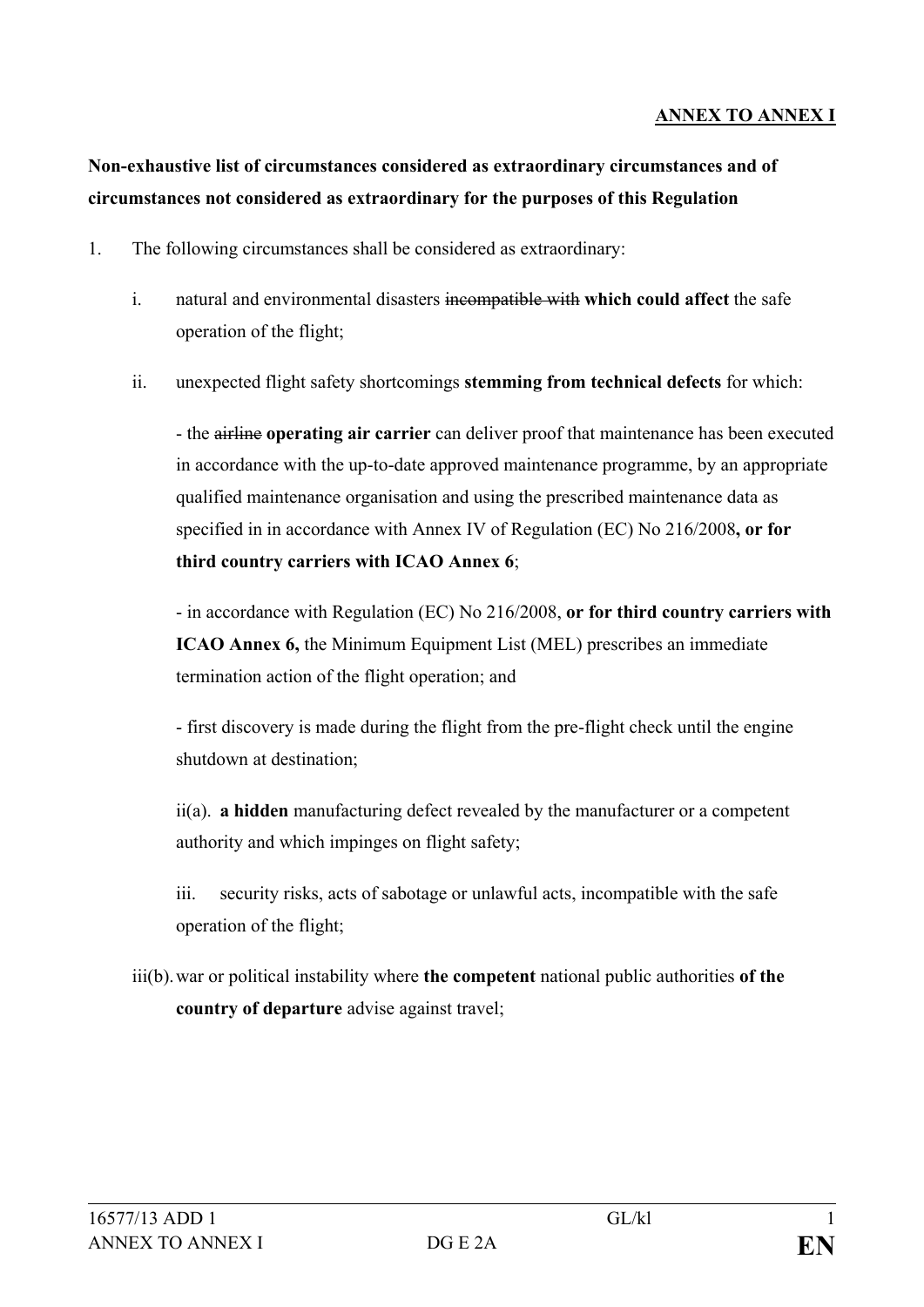- iv. health risks or medical emergencies (such as serious illness) **discovered at short notice before flight takeoff, or** necessitating the interruption or deviation of the flight;
- v. air traffic management restrictions or closure of airspace**;**
- v(c) unscheduled closure of an airport;
- vi. meteorological conditions incompatible with the safe operation of the flight or resulting in capacity restrictions at the airport of departure or of arrival; and
- vii. **unannounced** labour disputes **at the operating air carrier** at essential service providers such as airports and Air Navigation Service Providers;
- viii. disruptive passenger behaviour endangering the safe operation of the flight **where the operating air carrier has not contributed to such behaviour**;
- ix. collision of birds with the aircraft during a flight which may cause damage that requires immediate compulsory checks and possible repair;
- x. damage to the aircraft caused by third parties for whom the air carrier**, in the absence of contractual relations,** is not responsible on the ground prior to departure of the flight and requiring immediate assessment or repair.
- xi. damage to the aircraft which could affect the safety of the flight or the integrity of the aircraft and requires immediate assessment and/or repair and is caused by other meteorological events (for example: lightning strikes, hailstones, thunderstorms, severe turbulence etc);
- 2. The following circumstances shall not be considered as extraordinary:
	- i. technical problems identified during the scheduled maintenance or during the pre-flight check of the aircraft where the part or system in question was scheduled to be checked;
	- i.(a) technical problems which arise due to failure to correctly carry out such scheduled maintenance or pre-flight check;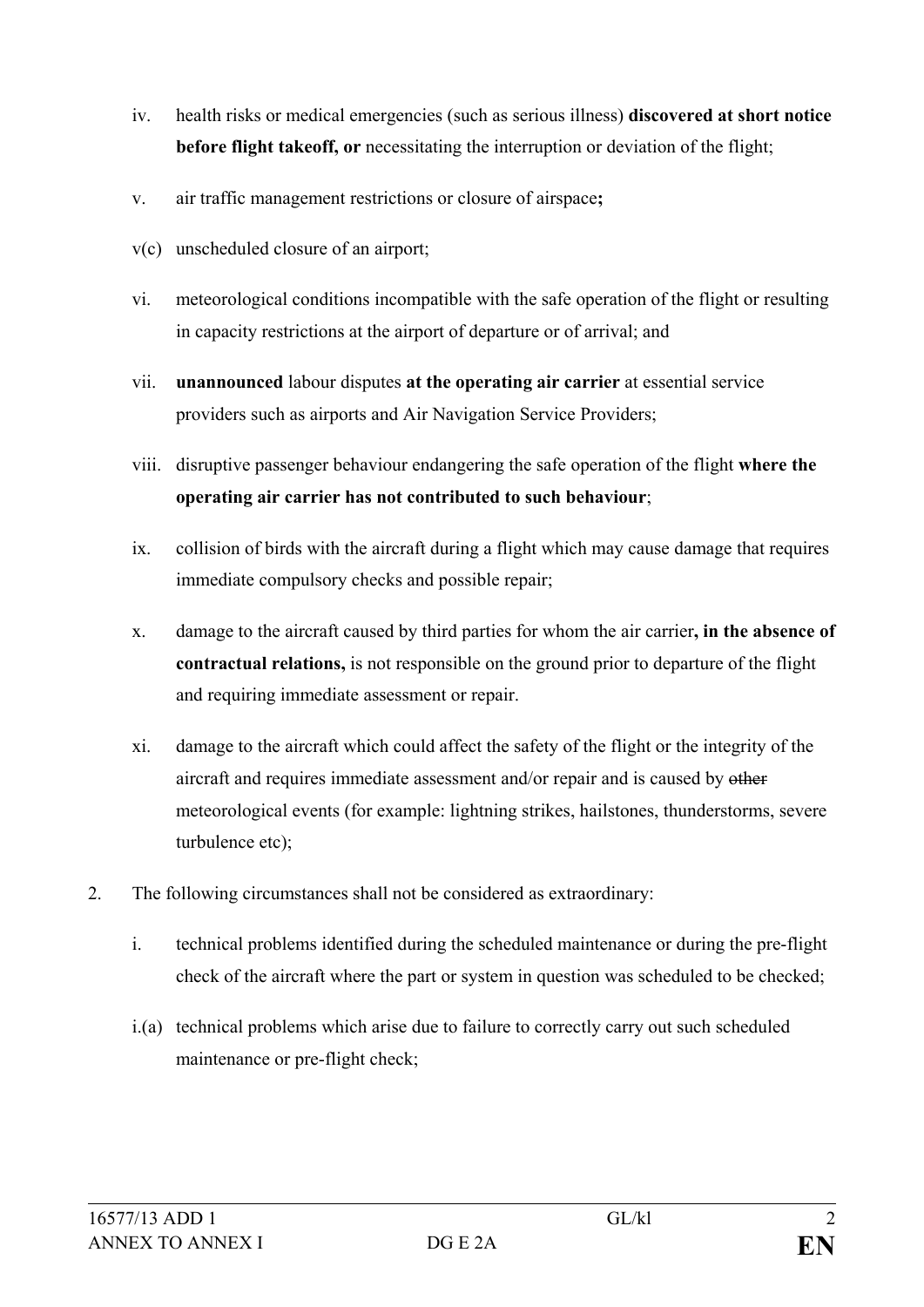- **i.(b) technical problems revealed by SAFA (Safety Inspection of Foreifn Aircraft) aircraft inspections which reveal technical issues requiring immediate assessment and/or aricraft repair** and
- ii. unavailability of flight crew or cabin crew where this occurs as a result of poor operational planning by the air carrier.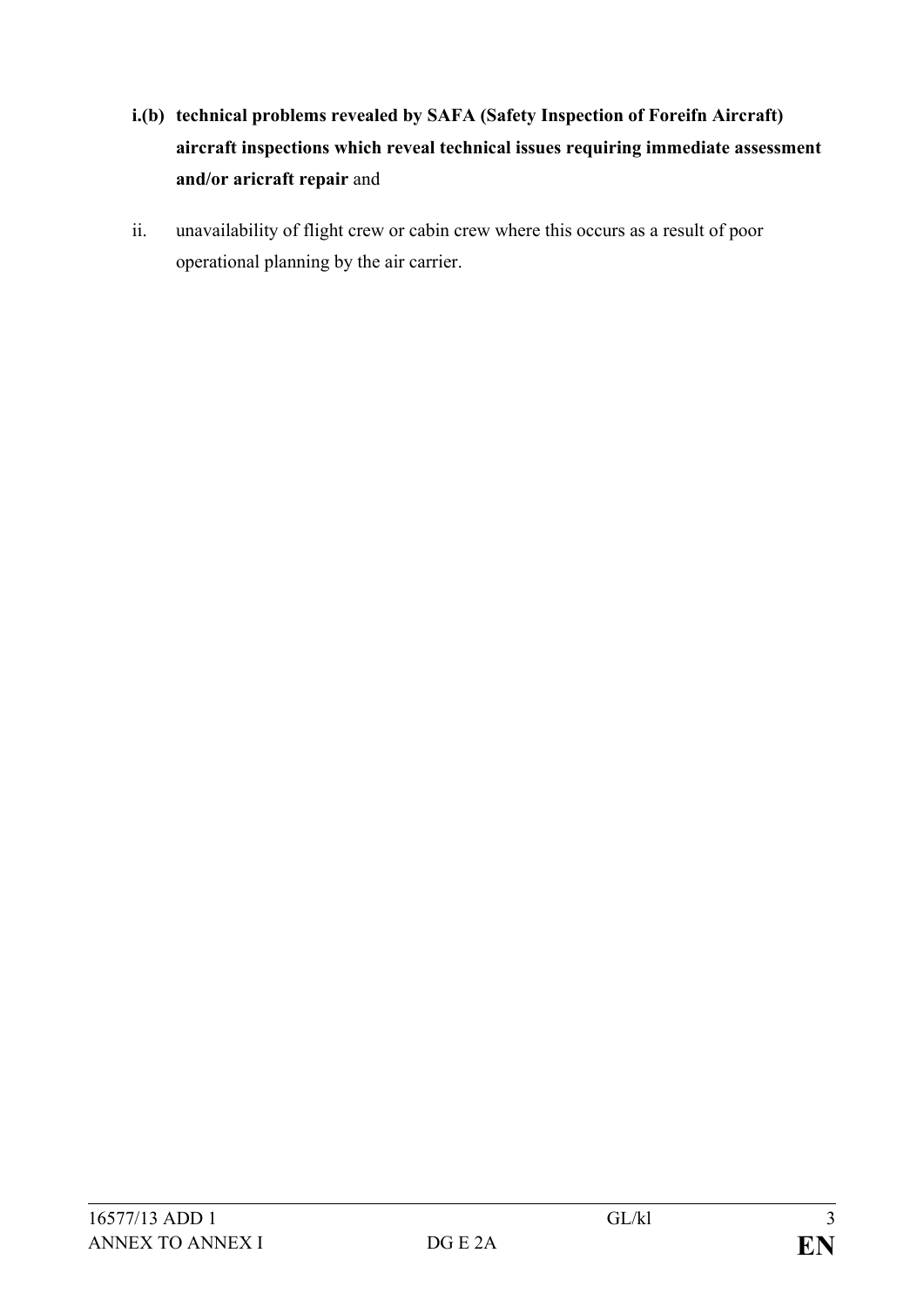## **COUNCIL REGULATION (EC) No 2027/97 of 9 October 1997 on air carrier liability in the event of accidents**

### **Article 1**

This Regulation implements the relevant provisions of the Montreal Convention in respect of the carriage of passengers and their baggage by air and lays down certain supplementary provisions. It also extends the application of these provisions to carriage by air within a single Member State.

#### **Article 2**

- 1. For the purpose of this Regulation:
	- (a) 'air carrier' shall mean an air transport undertaking with a valid operating licence;
	- (b) 'Community air carrier' shall mean an air carrier with a valid operating licence granted by a Member State in accordance with the provisions of Regulation (EC) No 1008/2008;
	- (c) 'person entitled to compensation' shall mean a passenger or any person entitled to claim in respect of that passenger, in accordance with applicable law;
	- (d) 'baggage', unless otherwise specified, shall mean both checked and unchecked baggage with the meaning of Article 17(4) of the Montreal Convention;
	- (e) 'SDR' shall mean a special drawing right as defined by the International Monetary Fund;
	- (f) 'Warsaw Convention' shall mean the Convention for the Unification of Certain Rules Relating to International Carriage by Air, signed at Warsaw on 12 October 1929, or the Warsaw Convention as amended at The Hague on 28 September 1955 and the Convention supplementary to the Warsaw Convention done at Guadalajara on 18 September 1961;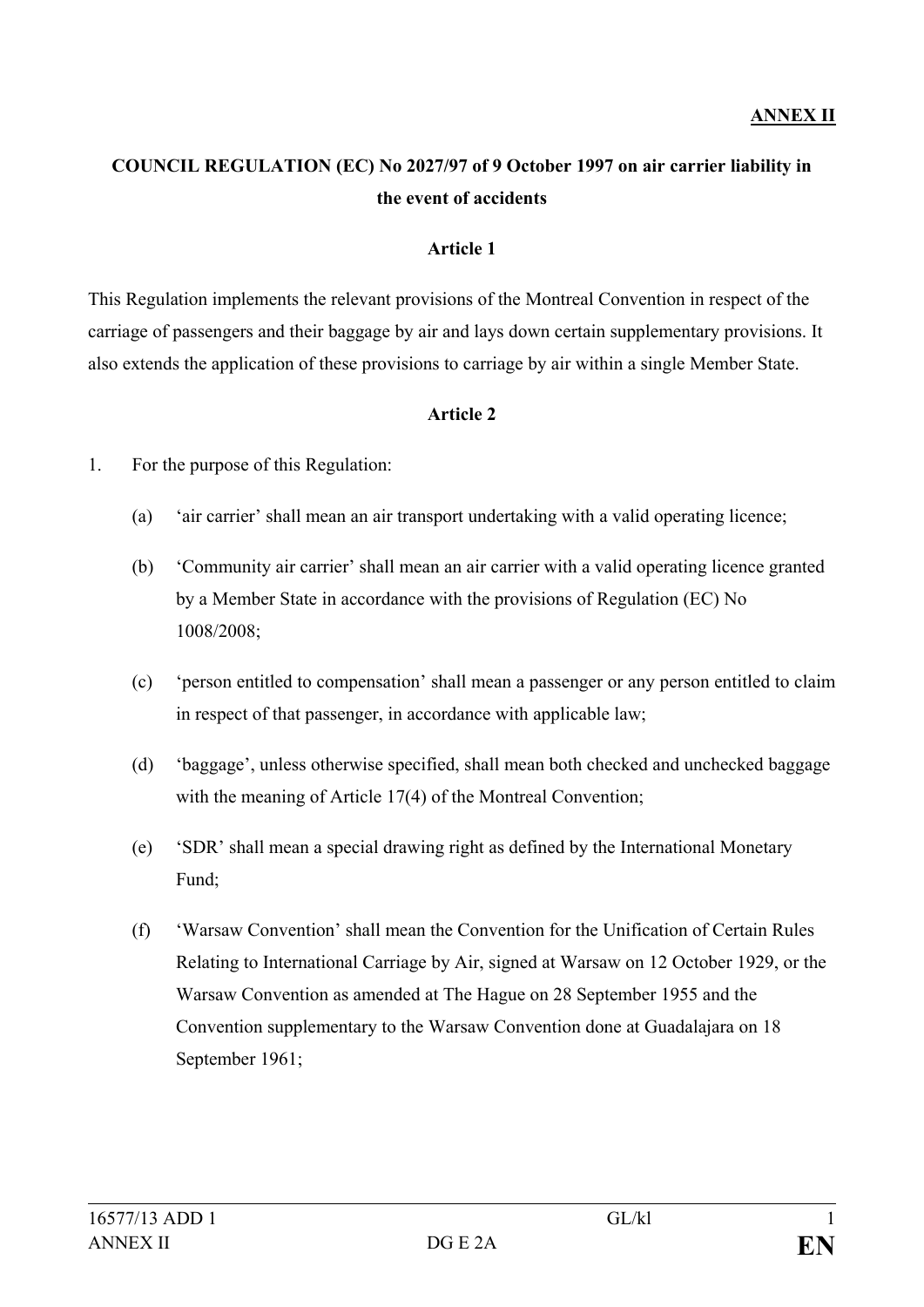- (g) 'Montreal Convention' shall mean the 'Convention for the Unification of Certain Rules Relating to International Carriage by Air', signed at Montreal on 28 May 1999.
- 2. Concepts contained in this Regulation which are not defined in paragraph 1 shall be equivalent to those used in the Montreal Convention.

The liability of a Community air carrier in respect of passengers and their baggage shall be governed by all provisions of the Montreal Convention relevant to such liability. This includes the liability of a Community air carrier concerning a passenger's **or baggage**  delay.

2. *[moved to Article 6]*

## **Article 3a**

The supplementary sum which, in accordance with Article 22(2) of the Montreal Convention, and without prejudice to Article 6a, may be demanded by a Community air carrier when a passenger makes a special declaration of interest in delivery of their baggage at destination, shall be based on a tariff which is related to the additional costs involved in transporting and insuring the baggage concerned over and above those for baggage valued at or below the liability limit. The tariff shall be made available to passengers on request.

## **(Article 4)**

*[deleted by amending Regulation (EC) 889/2002]*

## **Article 5**

1. In case of death and **or** serious injury **of passengers**, the Community air carrier shall without delay, and in any event not later than fifteen days after the identity of the natural person entitled to compensation has been established, make such advance payments as may be required to meet immediate economic needs on a basis proportional to the hardship suffered.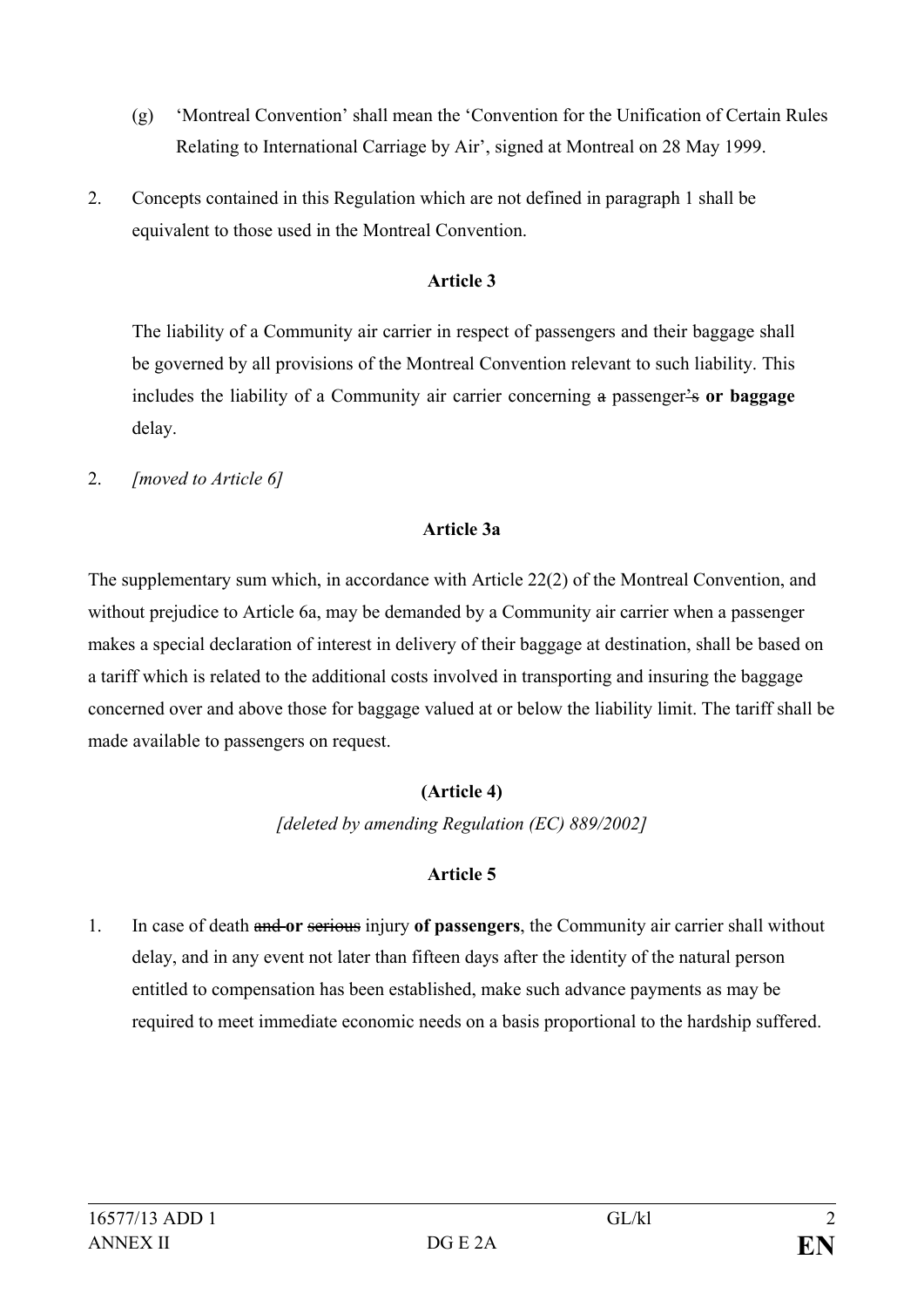- 2. Without prejudice to paragraph 1, an advance payment in case of death or injury of passengers shall not be less than 16% **per passenger,** of the limits of liability under Article 21**(1)** of the Montreal Convention in force at the time when the accident occurred and in line with the decisions by the International Civil Aviation Organization to review the limits of liability pursuant to Article 24(2) of the Montreal Convention.
- 3. An advance payment shall not constitute recognition of liability and may be offset against any subsequent sums paid on the basis of Community air carrier liability, but is not returnable, except in the cases prescribed in Article 20 of the Montreal Convention or where the person who received the advance payment was not the person entitled to compensation.

- 1. All air carriers shall, when selling carriage by air in the Community **Union**, ensure that a summary of the main provisions governing liability for passengers and their baggage, including deadlines for filing an action for compensation and the possibility of making a special declaration for baggage, is made available to passengers at all points of sale, including sale by telephone and via the Internet. In order to comply with this information requirement, Community air carriers shall use the notice contained in the Annex. Such summary or notice cannot be used as a basis for a claim for compensation, nor to interpret the provisions of this Regulation or the Montreal Convention. The Community air carriers **shall adjust the** amounts of compensation **limit of liability** mentioned in the notice and contained in the Annex are automatically adjusted in line with the decisions by the International Civil Aviation Organization pursuant to Article 24(2) of the Montreal Convention.
- 2. In addition to the information requirements set out in paragraph 1, all air carriers shall in respect of carriage by air provided or purchased in the Community **Union**, provide each passenger with a written indication of:
	- the applicable limit for that flight on the carrier's liability in respect of death or injury, if such a limit exists,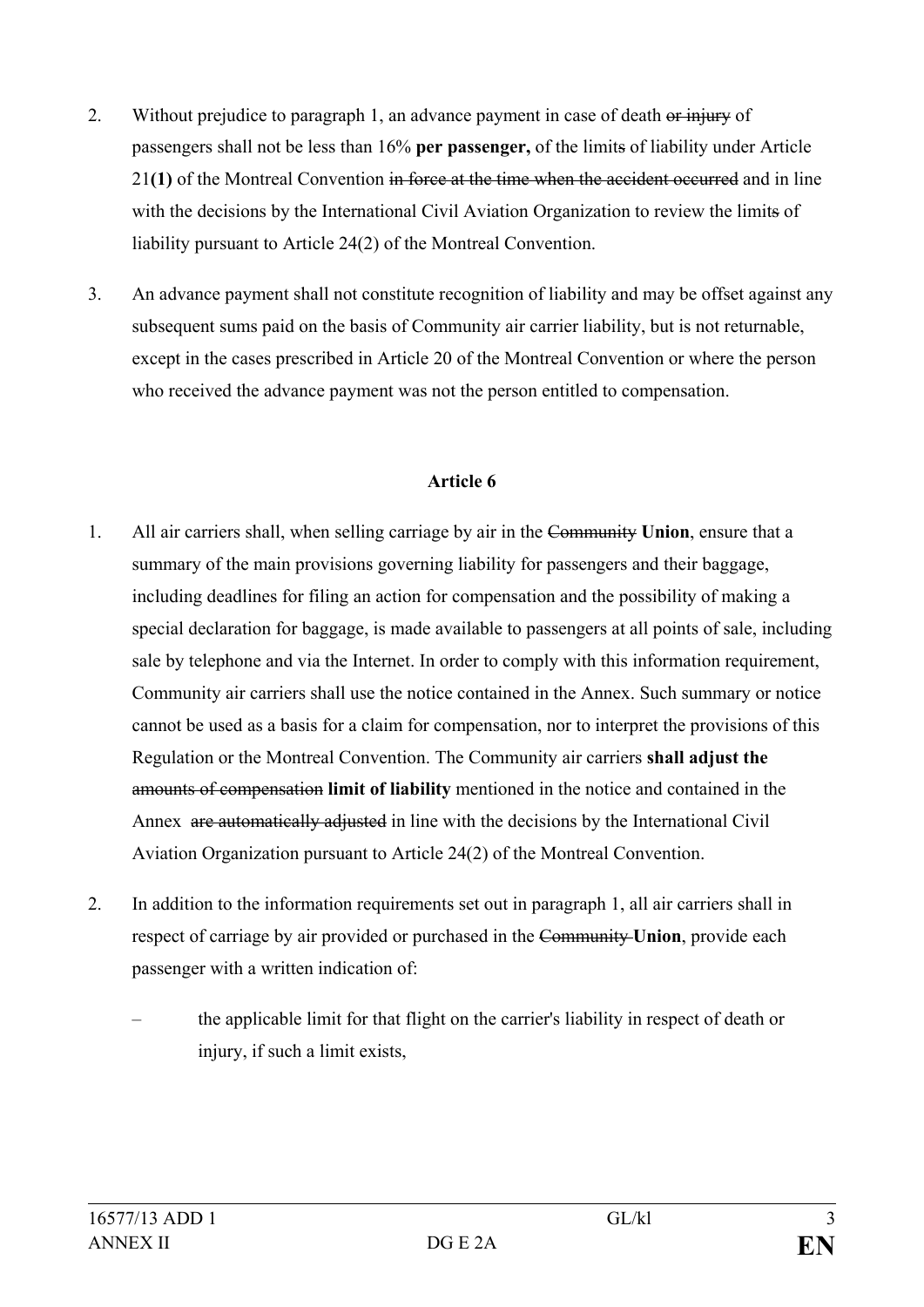- the applicable limit for that flight on the carrier's liability in respect of destruction, loss of or damage to baggage and a warning that baggage greater in value than this figure should be brought to the airline's attention at check-in or fully insured by the passenger prior to travel;
- the applicable limit for that flight on the carrier's liability for damage occasioned by delay.
- 3. In the case of all carriage performed by Community air carriers, the limits indicated in accordance with the information requirements of paragraphs 1 and 2 shall be those established by this Regulation unless the Community air carrier applies higher limits by way of voluntary undertaking. In the case of all carriage performed by non-Community air carriers, paragraphs 1 and 2 shall apply only in relation to carriage to, from or within the Community **Union**.
- 4. All air carriers shall provide at the airports and points of sale situated on the territory of a Member State to which the Treaty applies and on their websites a form which allows the passenger to immediately file a complaint about damaged, delayed or lost baggage. The date of submission of such a complaint shall be considered by the air carrier as the filing date of the complaint pursuant to Article 31(2) and 31(3) of the Montreal Convention, even if the air carrier requests further information at a later date. This possibility shall not affect the right of the passenger to submit a complaint via other means within the deadlines given by the Montreal Convention. [*moved from Article 3(2)]*

#### **Article 6a**

1. Whenever carrying checked wheelchairs or other mobility equipment or assistive devices, the Community air carrier, **its servants or agents** and, where appropriate, its agents groundhandling service providers shall offer each disabled person or person with reduced mobility as defined in Article 2(a) of Regulation (EC) No 1107/2006 the option to make a special declaration of interest pursuant to Article 22(2) of the Montreal Convention, at booking and at the latest when the equipment is handed to the carrier**.** The special declaration is to be offered free of charge if the Community air carrier so decides.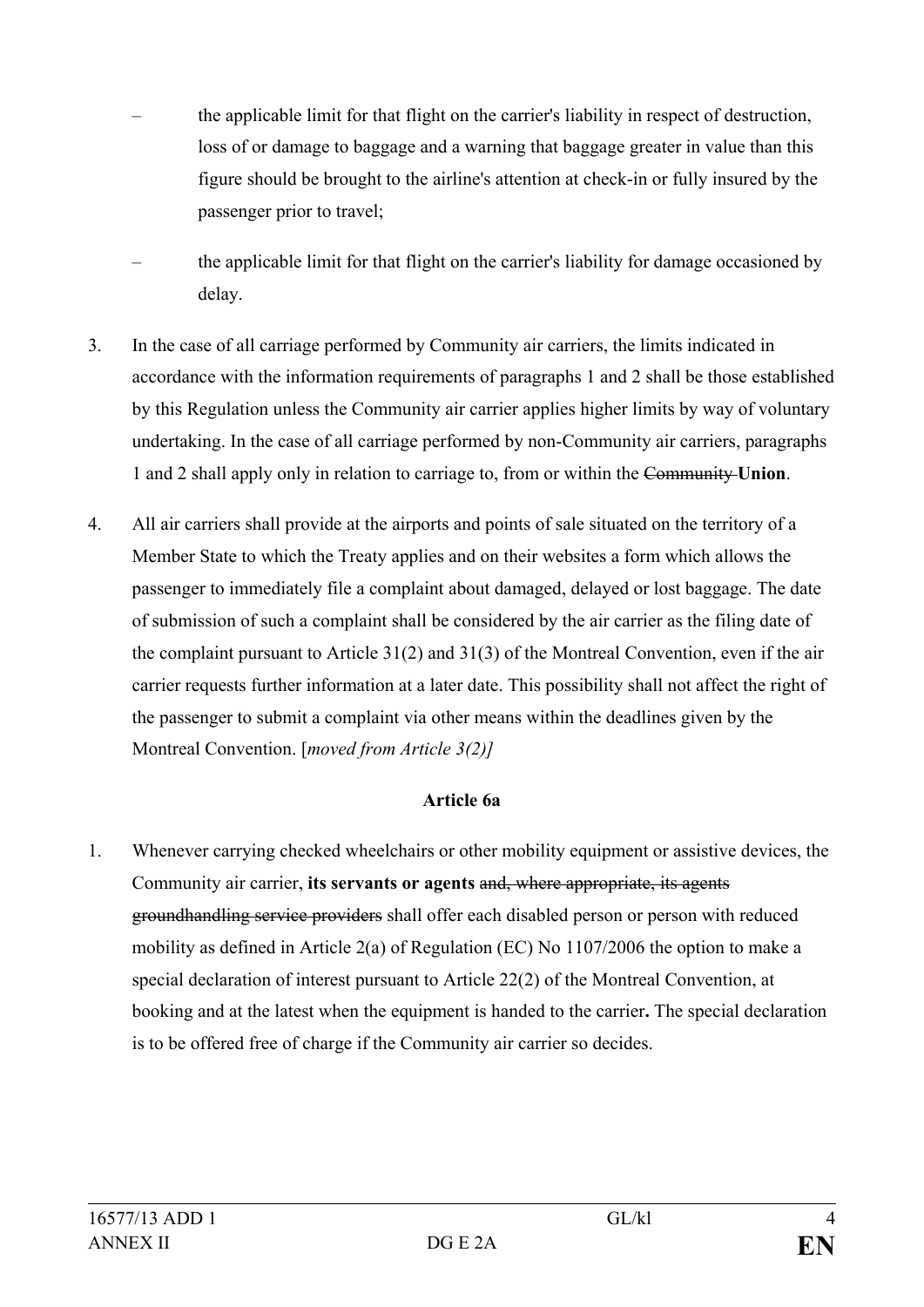- 2. [deleted]
- 3. In case of destruction, loss, damage or delay in the carriage of checked wheelchairs or other mobility equipment or assistive devices, the Community air carrier shall be liable to pay a sum not exceeding the sum declared by the passenger; unless it proves that the sum claimed is greater than the person's actual interest in delivery at destination.

### **Article 6b**

- 1. The Member States shall designate a body or bodies that shall ensure that:
	- the terms and conditions of air transport contracts of Community air carriersare compliant with this Regulation;

Community air carriers, for which an operating licence has been issued by their national authority comply with Articles 6and 6a, and the terms and conditions of their air transport contracts are compliant with fulfil the requirements of this Regulation.

- 2. [deleted]
- 3. The sanctions laid down by Member States for infringements of this Regulation shall be effective, proportionate and dissuasive. In particular, such sanctions shall be sufficient to provide air carriers with a financial incentive to comply consistently with this Regulation.
- 4. Member States shall inform the Commission of the body or bodies designated in accordance with this Article.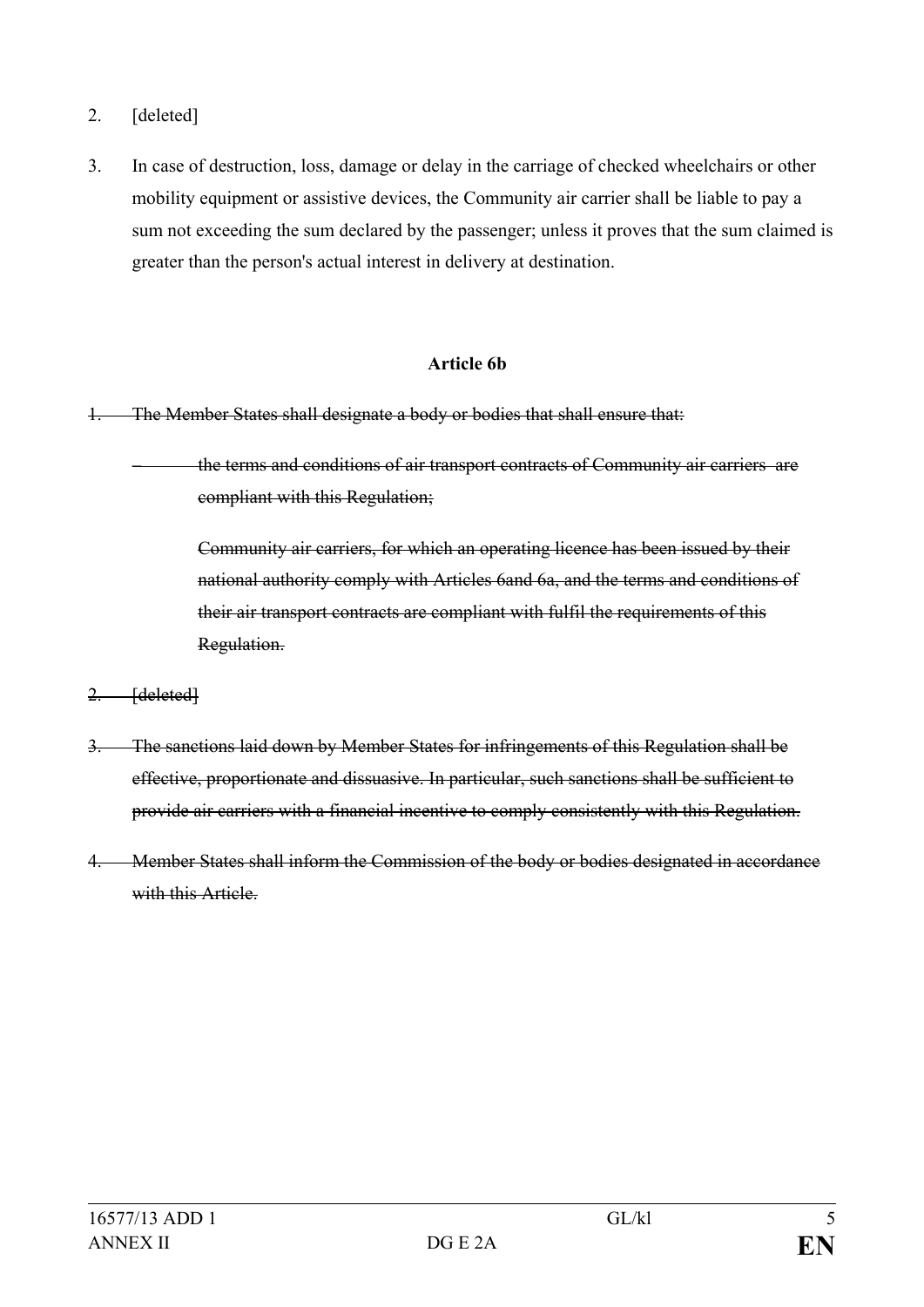### **Article 6c**

[deleted]

### **Article 6d**

- 1. Without prejudice to Regulation (EC) No 1008/2008, Community air carriers shall clearly indicate, at booking and at the check-in desks (including at self-service check-in machines), the maximum baggage allowance passengers are permitted to carry within the cabin and hold of the aircraft on each of the flights included within a passenger's reservation. This information shall also indicate at what conditions fragile and valuable items, such as musical instruments, **sports equipment and children's pushchairs** shall be transported in the passenger cabin or in the cargo hold of the aircraft. Where additional charges are applied for the carriage of baggage air carriers shall clearly indicate details of those charges at booking and on request at the airport.
- 1a. Without prejudice to Regulation (EC) No 1107/2006, carry-on baggage allowances may be expressed in maximum dimensions and/or maximum weights of the total carry-on baggage allowance per passenger, but without a restriction to a specific number of items of baggage.
- 2. Where specific reasons, such as safety reasons or a change of the aircraft type since the booking was made, preclude the carriage in the cabin of items included in the carry-on baggage allowance, the air carrier may carry them in the hold of the aircraft, but at no extra cost to the passenger.
- 3. This Article does not affect the restrictions on carry-on baggage established by EU and international security and safety rules such as Regulations (EC) No 300/2008, (EC) No 820/2008 and (EC) No 216/2008.

**Article 6e** [deleted]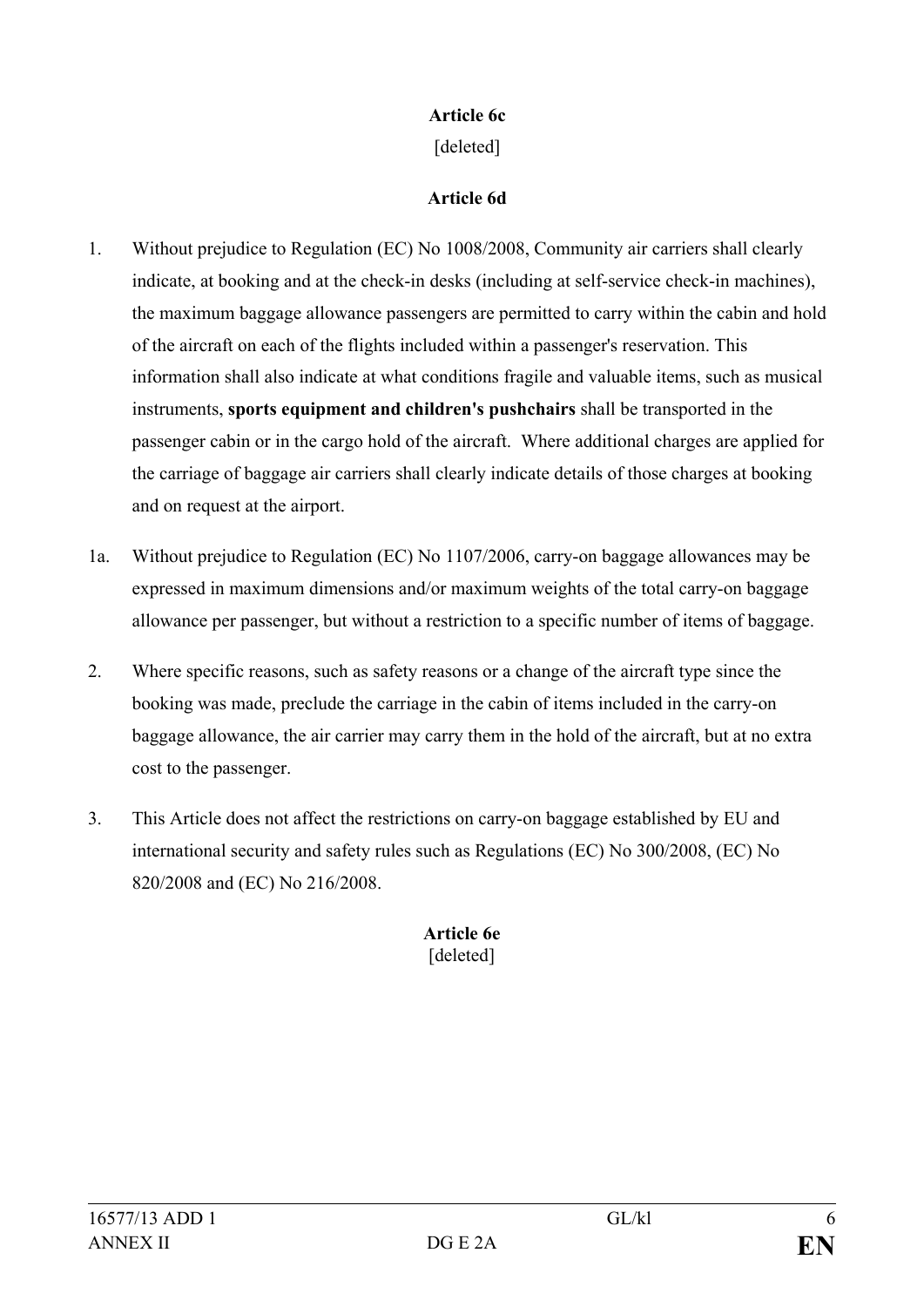The Commission shall report to the European Parliament and the Council by 1 January 2017 on the operation and the results of this Regulation.

It shall apply to claims arising from contracts concluded after [the first day of the month] following its entry into force.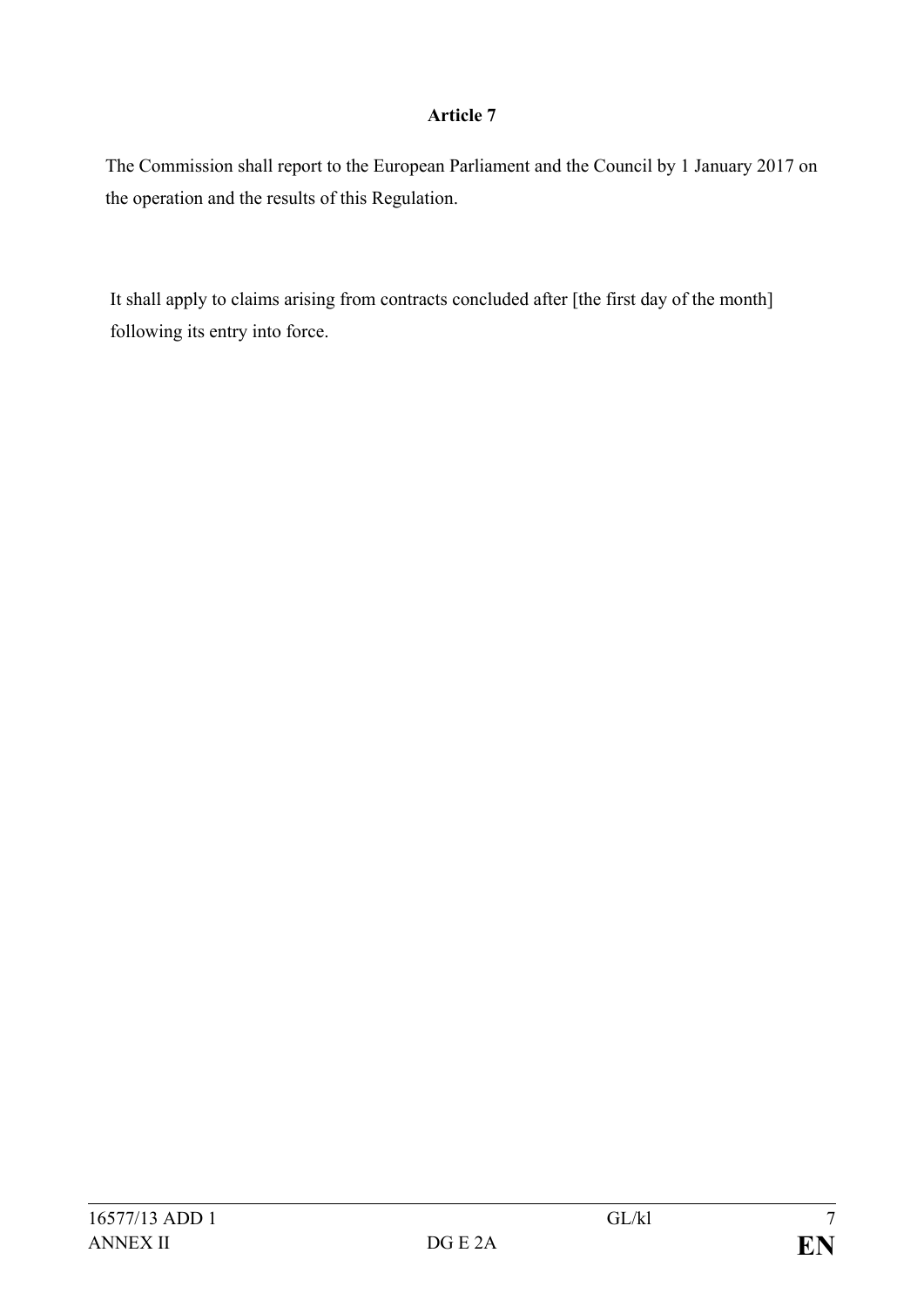## **ANNEX TO ANNEX II**

#### AIR CARRIER LIABILITY FOR PASSENGERS AND THEIR BAGGAGE

This information notice summarises the liability rules applied by Community air carriers as required by EU legislation and the Montreal Convention.

#### COMPENSATION IN THE CASE OF DEATH OR INJURY

There are no financial limits to the liability for passenger injury or death caused by an accident on board the aircraft or during any of the operations of embarkation and disembarkation. For damages up to 113,100 SDRs (approximate amount in local currency and adapted in accordance to the decisions by the International Civil Aviation Organization pursuant to Article 24(2) of the Montreal Convention), the **air** carrier cannot exclude or limit its liability. Above that amount, the air carrier is not liable if it proves that it was not negligent or otherwise at fault, or that the damage was solely due to the negligence or other fault of a third party.

#### ADVANCE PAYMENTS

If a passenger is killed or injured the air carrier must make an advance payment, to cover immediate economic needs, within 15 days from the identification of the person entitled to compensation. In the event of death or injury, this advance payment shall not be less than the approximate amount in local currency of 16% **limit** of the liability for death or injury.

#### PASSENGER DELAYS

In case of passenger delay, the air carrier is liable for damage unless it took all reasonable measures to avoid the damage or it was impossible to take such measures. The liability for passenger delay is limited to 4 694 SDRs (approximate amount in local currency and adapted in accordance to the decisions by the International Civil Aviation Organization pursuant to Article 24(2) of the Montreal Convention).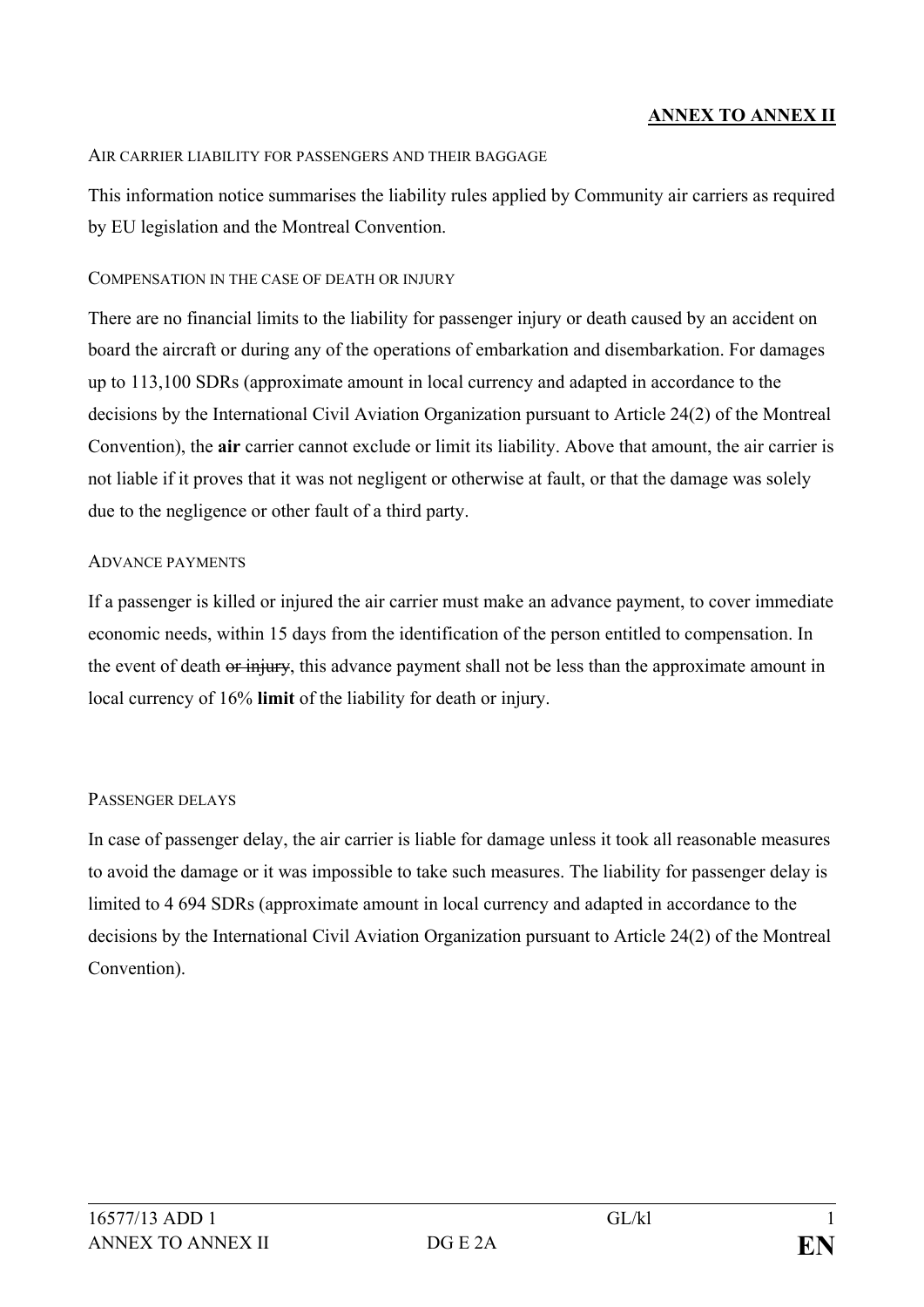#### BAGGAGE LOSS, DAMAGE OR DELAY

In case of baggage loss, damage or delay, the air carrier is liable for damage up to 1 113 SDRs (approximate amount in local currency and adapted in accordance to the decisions by the International Civil Aviation Organization pursuant to Article 24(2) of the Montreal Convention), the compensation limit being applicable per passenger and not per piece of checked baggage, unless a higher limit has been agreed upon between the carrier and the passenger through a special declaration of interest. For damaged or lost baggage, the air carrier is not liable if the damage or loss is caused by an inherent quality or defect of the baggage. For delayed baggage, the air carrier shall not be liable when it has taken all reasonable measures to avoid the damage resulting from the delay of the baggage or when it was impossible to take such measures. In case of hand luggage, including personal items, the airline is only liable if the damage has resulted from its fault.

#### HIGHER LIMITS FOR BAGGAGE

A passenger can benefit from a higher liability limit by making a special declaration at the latest at check-in and by paying a supplementary fee if so required. Such supplementary fee shall be based on a tariff which is related to the additional costs involved in transporting and insuring the baggage concerned over and above the liability limit of 1 131 SDRs (approximate amount in local currency and adapted in accordance to the decisions by the International Civil Aviation Organization pursuant to Article 24(2) of the Montreal Convention). The tariff shall be made available to passengers upon request.

#### TIME LIMIT FOR COMPLAINTS ON BAGGAGE

If the baggage is damaged, delayed, lost or destroyed, the passenger must in all cases write and complain to the air carrier as soon as possible. A time limit to  $\epsilon$  complain of 7 days applies in case the baggage was damaged and 21 days in case it was delayed, in both cases from the date on which the baggage was placed at the passenger's disposal. In order to easily meet these deadlines, the air carrier must offer passengers the possibility to fill in a complaint form at the airport. Such complaint form must be accepted by the air carrier at the airport as a complaint. **The date of submission of such a complaint shall be considered by the air carrier as the filing date of the complaint pursuant to Article 31(2) and 31(3) of the Montreal Convention, even if the air carrier requests further information at a later date.**